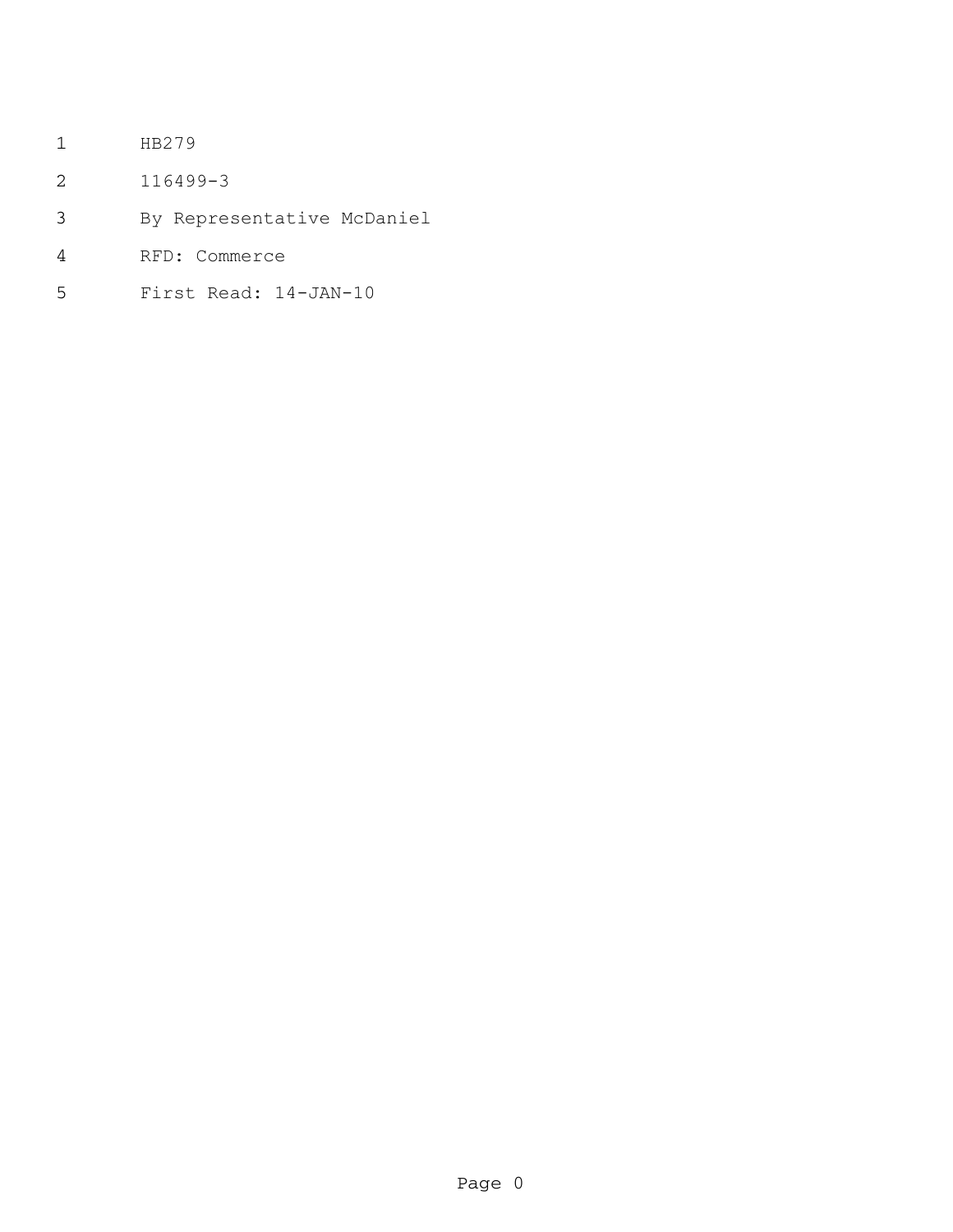| 1  | <b>ENGROSSED</b>                                                  |
|----|-------------------------------------------------------------------|
| 2  |                                                                   |
| 3  |                                                                   |
| 4  | A BILL                                                            |
| 5  | TO BE ENTITLED                                                    |
| 6  | AN ACT                                                            |
| 7  |                                                                   |
| 8  | To amend Sections $25-4-40.1$ and $25-4-54$ , Code of             |
| 9  | Alabama 1975, relating to the Employment Security Enhancement     |
| 10 | Fund; to extend the expiration date of the special assessment;    |
| 11 | and to amend Section 24-4-75 of the Code of Alabama 1975,         |
| 12 | relating to allowing the extension of unemployment                |
| 13 | compensation benefits paid with federal funds; to repeal the      |
| 14 | expiration date.                                                  |
| 15 | BE IT ENACTED BY THE LEGISLATURE OF ALABAMA:                      |
| 16 | Section 1. Sections $25-4-40.1$ and $25-4-54$ , and               |
| 17 | $25-4-75$ , Code of Alabama 1975, are amended to read as follows: |
| 18 | $"$ \$25-4-40.1.                                                  |
| 19 | "(a) Retroactive to April 1, 1992, and ending                     |
| 20 | September 30, 2010 2012 2011, there is hereby placed upon all     |
| 21 | wages so defined in Section 25-4-16, paid to employees by         |
| 22 | employers subject to pay contributions as provided in Sections    |
| 23 | 25-4-51 and 25-4-54, except as is hereinafter provided in this    |
| 24 | section, a special assessment of 0.06% (six one-hundredths of     |
| 25 | one percent) of such wages. This assessment shall not apply to    |
| 26 | wages paid during any calendar quarter of any calendar year by    |
|    |                                                                   |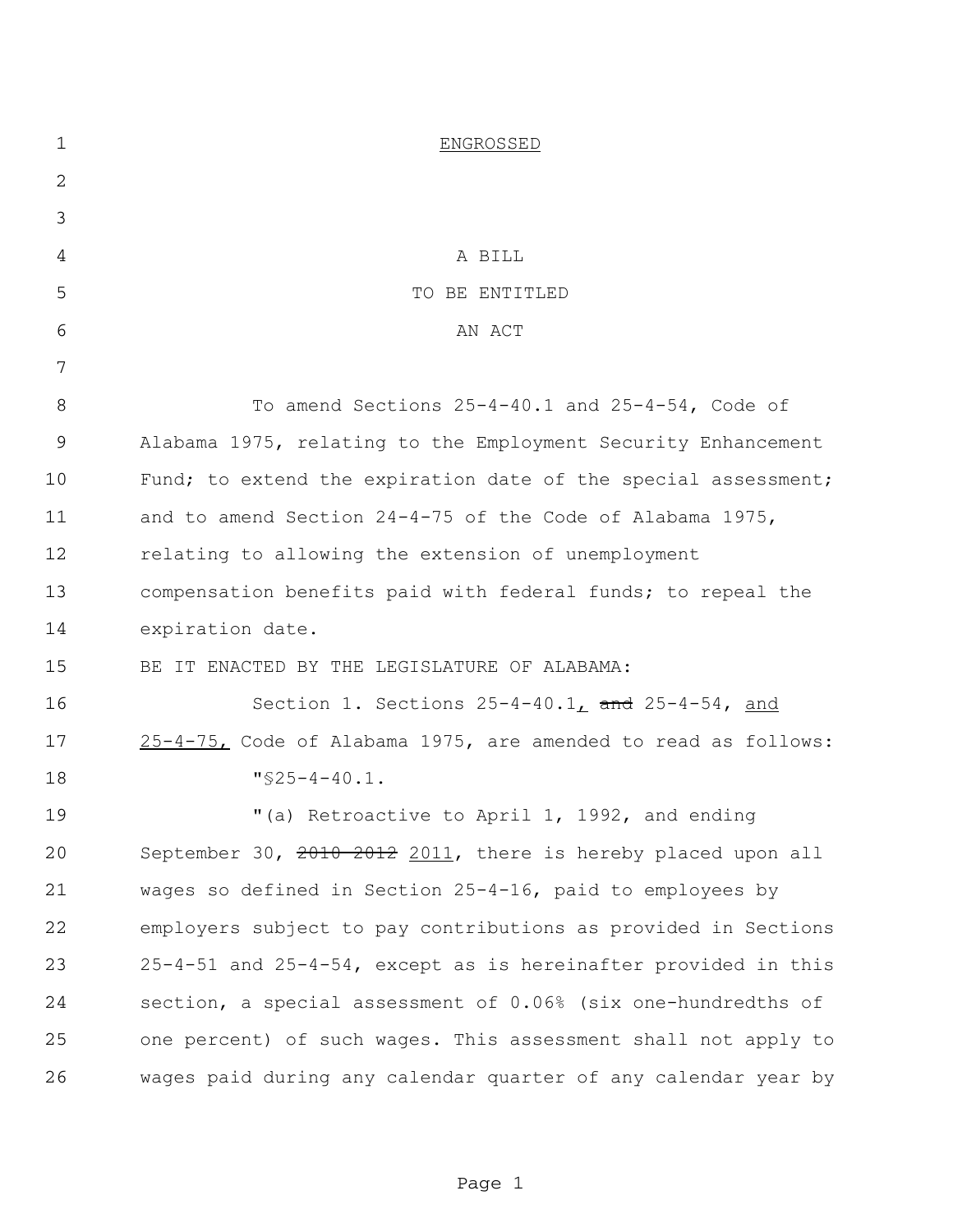any employer whose rate of contribution has been computed under the provisions of Section 25-4-54 to be at least 5.40% but not more than 5.45% for such calendar year, to any employer who for such calendar year has elected to make payments in lieu of contributions pursuant to the provisions contained in Section 25-4-51, nor to any employer who has not had sufficient unemployment experience to qualify for a rate determination under Section 25-4-54 for such calendar year.

 "(1) Assessments under this section shall become due and payable at the end of each calendar quarter which begins after March 31, 1992, and shall be paid in accordance with regulations as may be prescribed by the director at the same time and in the same manner as employers are required by this chapter to file reports and pay contributions and shall not be deducted, in whole or in part, from any remuneration of individuals in the employ of the employer.

 "(2) The provisions of Sections 25-4-132 and 25-4-133, relating to the assessment of interest and penalties for delinquent reporting or payments and the procedures for the collection of delinquent reports and payments shall apply to the assessment prescribed by this section. Any interest or penalty so assessed and collected shall be deposited or transferred to the Special Employment Security Administration Fund provided for in subsection (b) of Section 25-4-142.

 "(3) All moneys collected as assessments pursuant to the provisions of this section shall be promptly deposited in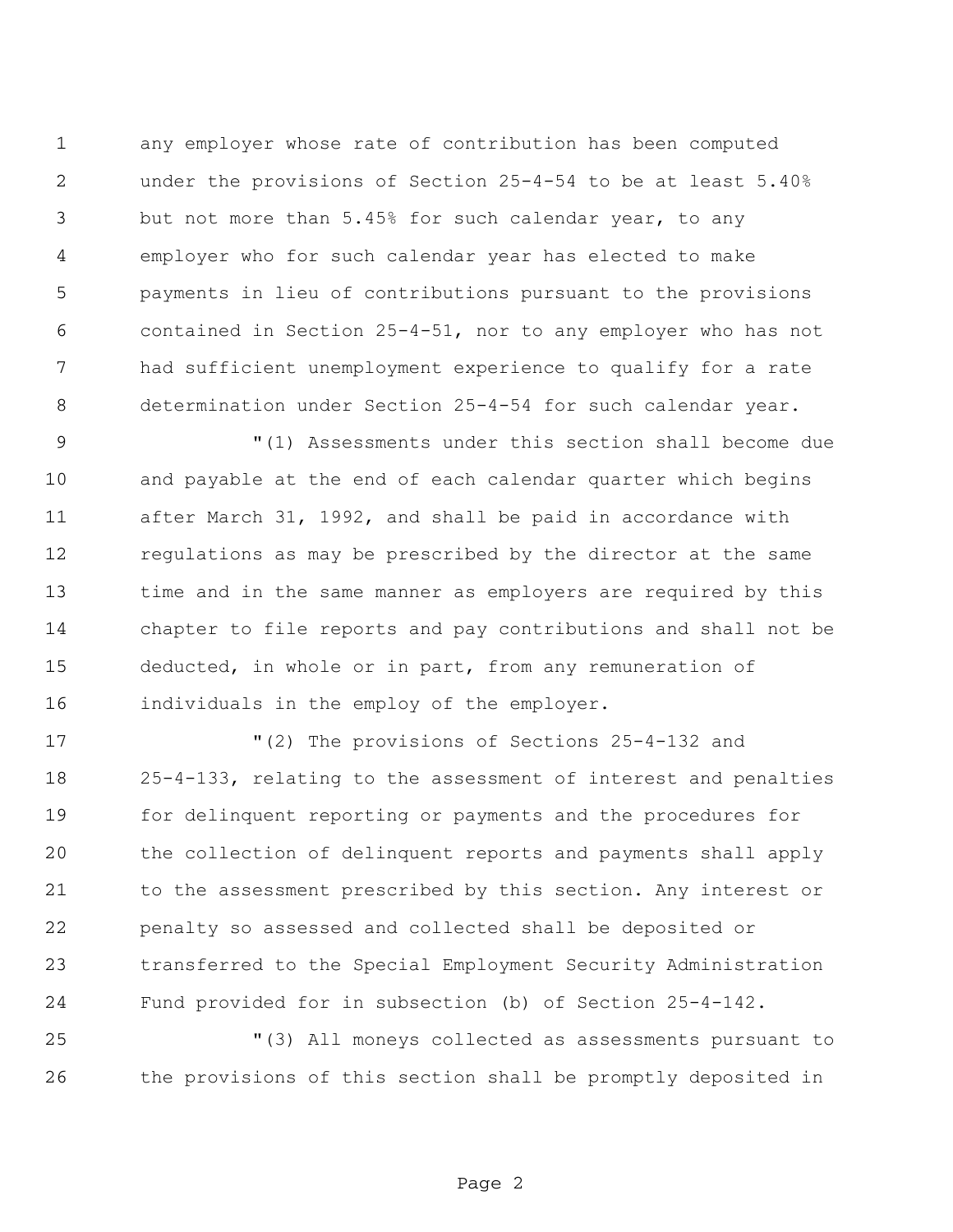the clearing account of the Unemployment Compensation Fund only for the purpose of transfer and, as soon as practicable to do so, shall be transferred into the "Employment Security Enhancement Fund" in the State Treasury.

 "(b) There is hereby created in the State Treasury a special fund, to be known as "the Employment Security Enhancement Fund," into which shall be deposited or transferred all funds collected retroactive to April 1, 1992, pursuant to the assessment made by the provisions of Section 25-4-32. All moneys in this fund shall be deposited, administered, and disbursed in the same manner and under the same conditions and requirements as is provided by law for other special funds in the State Treasury. All moneys in this fund shall be continuously available to the director for expenditure in accordance with the provisions of this chapter, and shall not lapse at any time. These funds shall not be expended or made available for expenditure in any manner which would permit their substitution for federal funds, which would, in the absence of the moneys, be available to finance expenditures for the administration of the state unemployment compensation and employment service laws.

 "(c) The moneys in the Employment Security Enhancement Fund are authorized and, are hereby appropriated, for use by the director as follows:

"(1) Special claimant assistance program.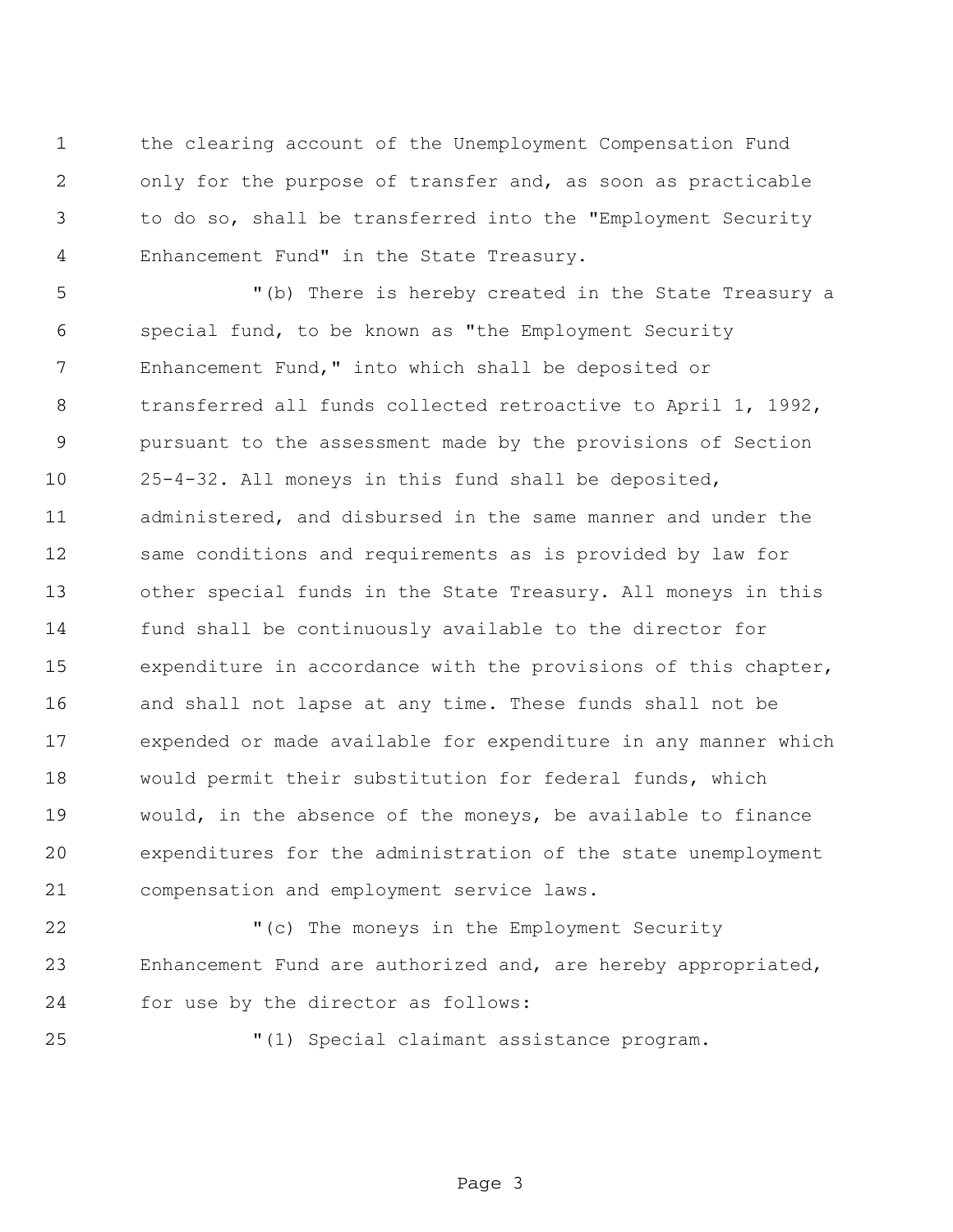1 The Moneys in this fund may be expended to supplement basic employment security services with special job search and job placement assistance designed to assist unemployment compensation claimants obtain employment.

 "b. The director shall appoint an overview committee consisting of five (5) members and composed of the Director of Employment Service, the Director of Unemployment Compensation, and the Director of the Labor Market Information Division of the department, one member representing employers and selected by the Business Council of Alabama (or successor organization) and one member selected to represent employees by the Alabama Labor Council (or successor organization). The committee members shall be selected as soon after approval of this amendment as is practicable.

 "c. The duties of the overview committee shall include the initial planning of the claimant assistance 17 program as to content and procedures, the determination of standards, criteria, statistical requirements, and reporting needs, monitoring the progress of the program, and measuring the results and making recommendations to the director.

 "d. All members of this committee shall serve without remuneration, however, shall be reimbursed for any and all necessary expenses incurred during the performance of their duties in the same manner and under the same regulations as apply to state employees. Such expenses are to be paid from the Employment Security Enhancement Fund.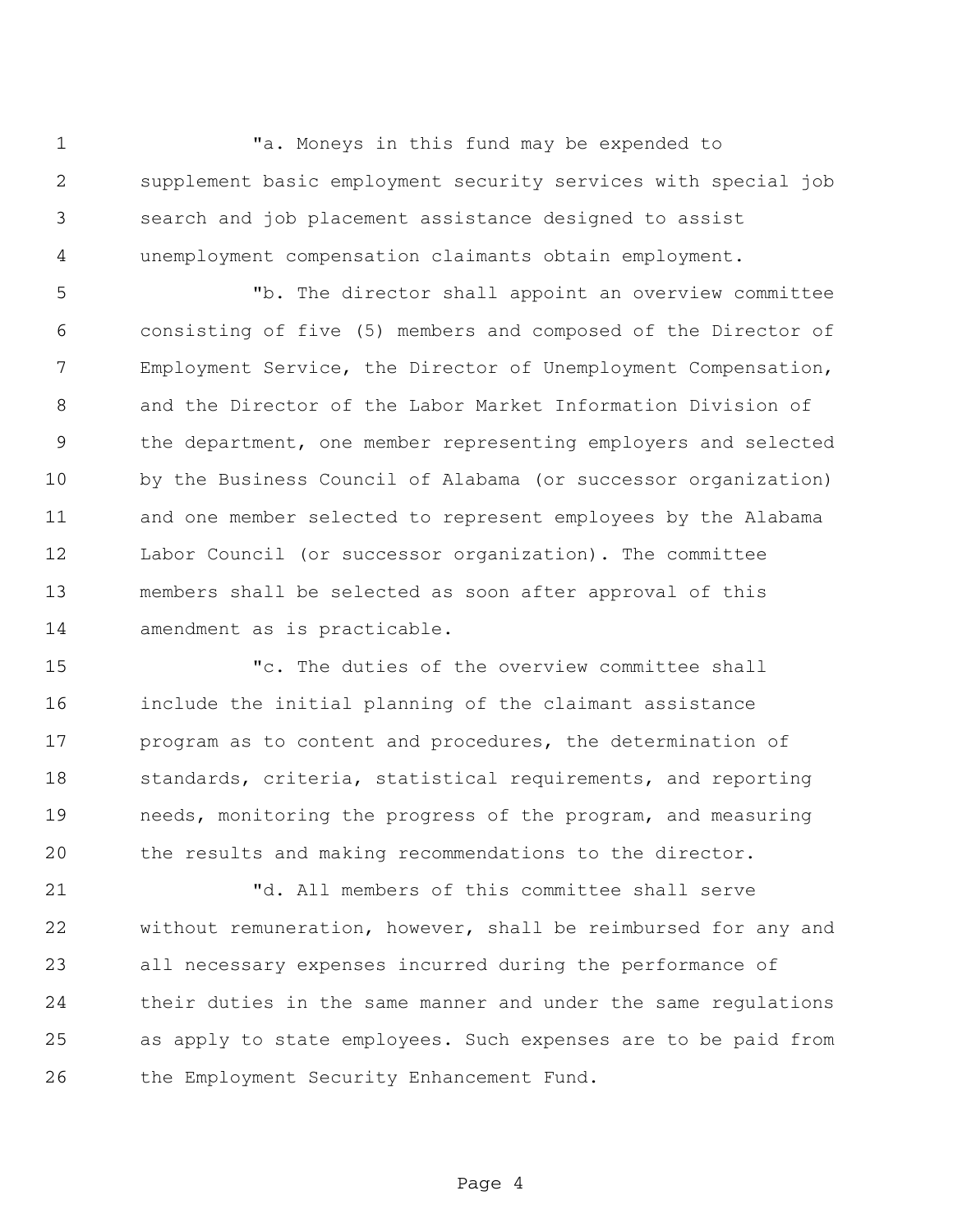"(2) General administration and enhancement of employment security. Necessary and appropriate costs of employment security enhancements, not in conflict with the 4 foregoing or state or federal laws, rules or regulations, may be paid from this fund at the discretion of the director.

 "(3) The costs of the collection of revenues, for the maintenance of the fund and the repayment of advances to the fund from other sources shall be paid from this fund.

 "(4) The director shall submit a special report at 10 the end of each calendar year to the Governor, Lieutenant Governor, and the Speaker of the House of Representatives 12 giving an accounting of collections and expenditures, and an assessment of the success of programs funded from this source.

 "(d) Any interest earned on money in this special fund shall accrue to the Employment Security Enhancement Fund.

 "(e) In the event there is a cessation of the activities and purposes of the programs to be funded by moneys from this fund, all remaining moneys in the Employment Security Enhancement Fund, within 90 calendar days after all outstanding obligations of the director related to this fund have been fulfilled, shall be transferred into the state's Unemployment Compensation Trust Fund on deposit with the U.S. Treasury.

"§25-4-54.

"(a) Determination of contribution rates.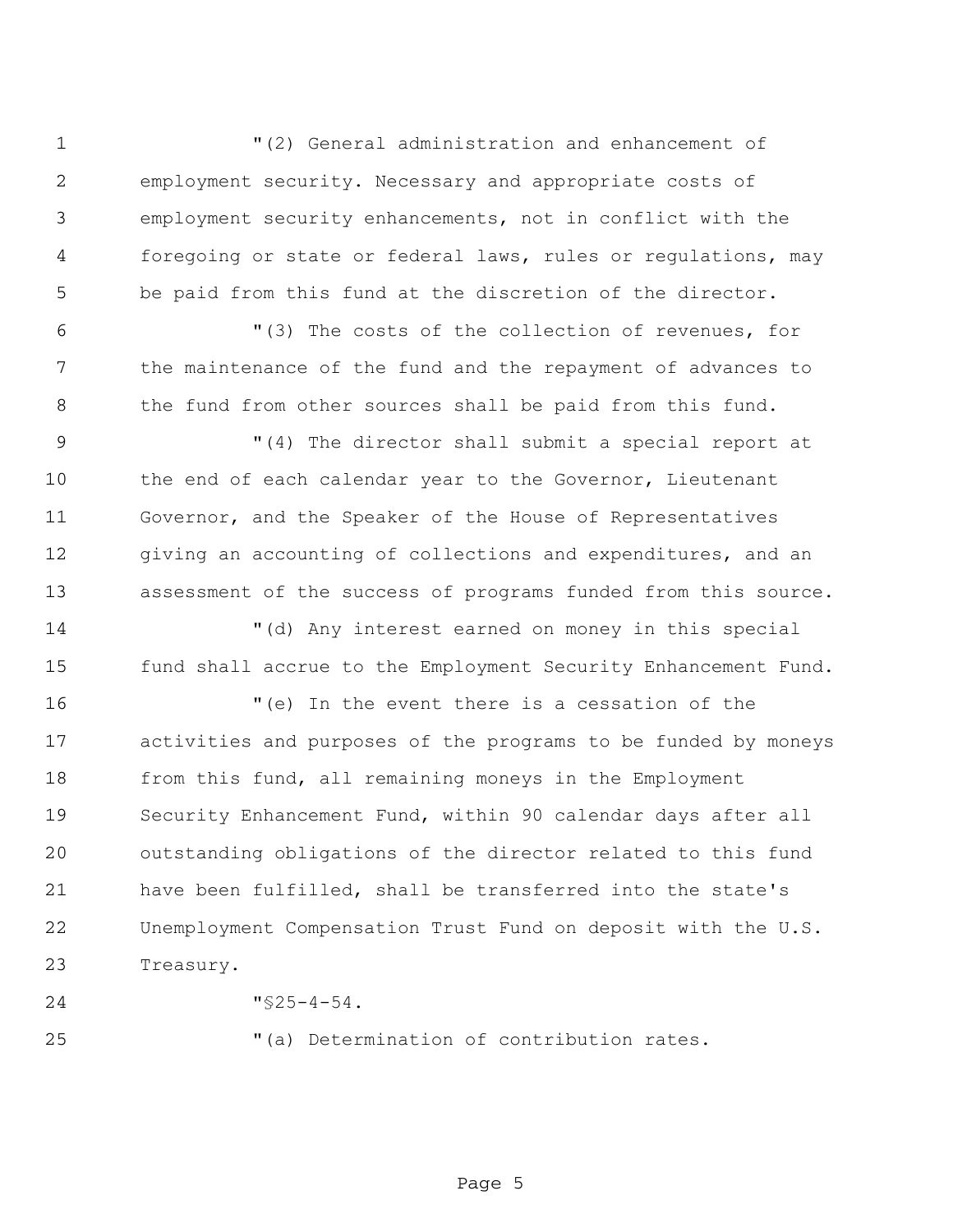"(1) For the 12-month period beginning on January 1 of each year which begins after December 31, 1996, any employer whose experience rating account has been subject to benefit charges throughout at least the fiscal year, as defined in Section 25-4-4, immediately preceding such January 1, shall have his rate determined by the Unemployment Compensation Fund's liability for benefits paid to his employees, modified by the fund's balance as of the most recent June 30. The employment record of an organization which has been making payments in lieu of contributions but which elects to change to payment of contributions shall be deemed to have been chargeable with benefits throughout the period (not to exceed three fiscal years) with respect to which it was making payments in lieu of contributions and its benefit charges and payrolls for such period shall be used in computing its benefit ratio pursuant to subsection (d) of this section.

 "(2) For the 12-month period beginning on January 1 of each calendar year which begins before January 1, 1997, the rates of contribution shall be determined as was prescribed by 21 this section prior to January 1, 1997.

 "(b) Determination of individual benefit charges. "(1) An individual's "benefit charges" shall be as follows: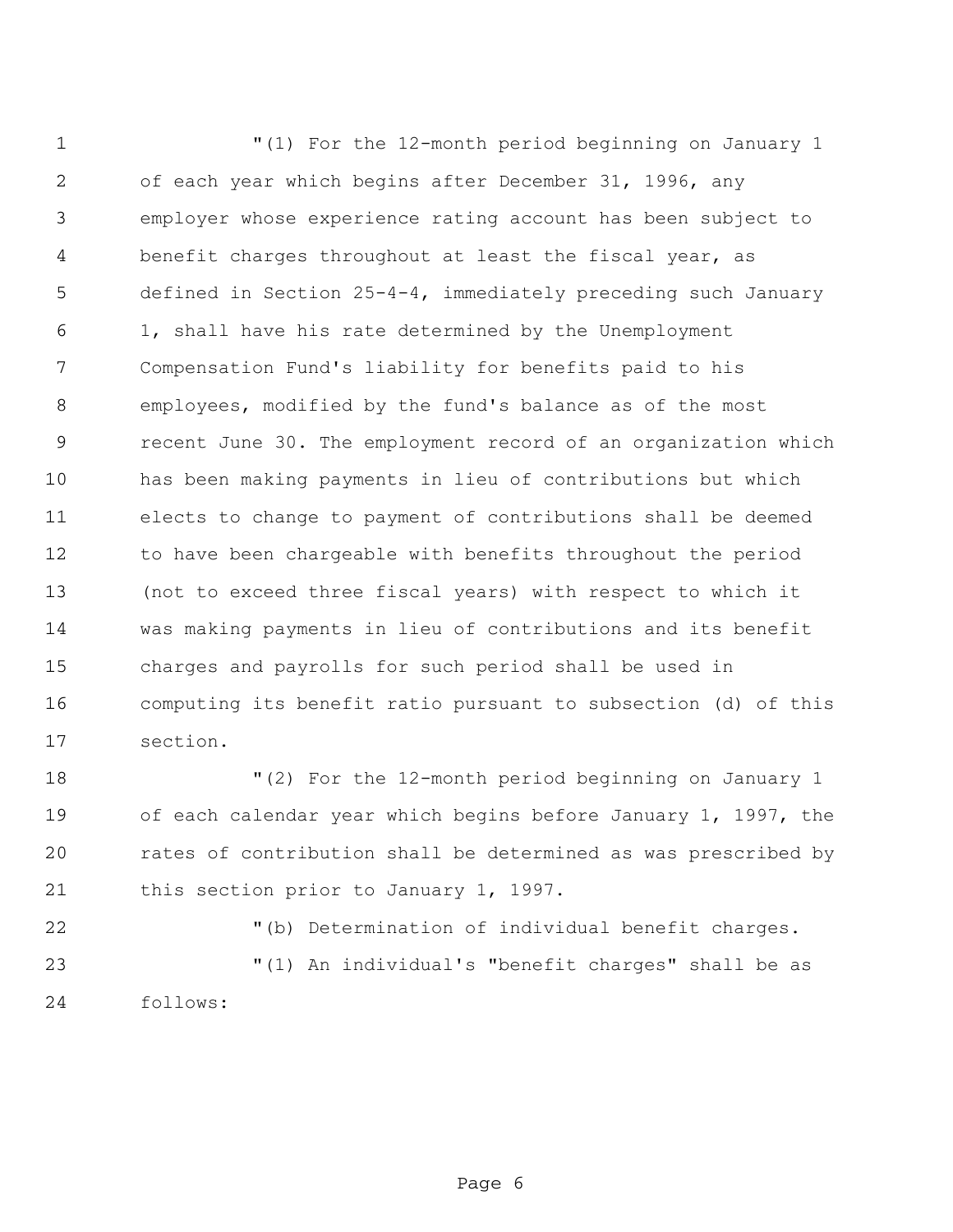1 The Matter of the Meek benefits are paid, an individual's "benefit charges" shall be equal to the amount of benefits he was paid for such week.

 "b. For each week extended benefits pursuant to Section 25-4-75 are paid to an individual, the "benefit charges" shall be equal to the state's share of such benefits paid to him for such weeks; provided, however, where an individual's benefit charges for extended benefits are attributable to service in the employ of any governmental entity, as defined in paragraph (a)(2)b of Section 25-4-10, the individual's "benefit charges" shall be an amount equal to the benefits he was paid for such week.

 "(2) Any benefits paid to an individual based on wages paid to an employee during his base period for part-time employment by an employer who continues to give the employee employment to the same extent while he is receiving benefits as he did during his base period shall not be determined to be the individual's benefit charges. The employer shall establish the continuation of work to the satisfaction of the director by submitting such information as the director may require within the time required by other provisions of this chapter after the date of notification or mailing of notice by the director that the employee has first filed a claim for benefits.

 "(3) If benefits paid to an individual are based on wages paid by two or more employers, the amount of the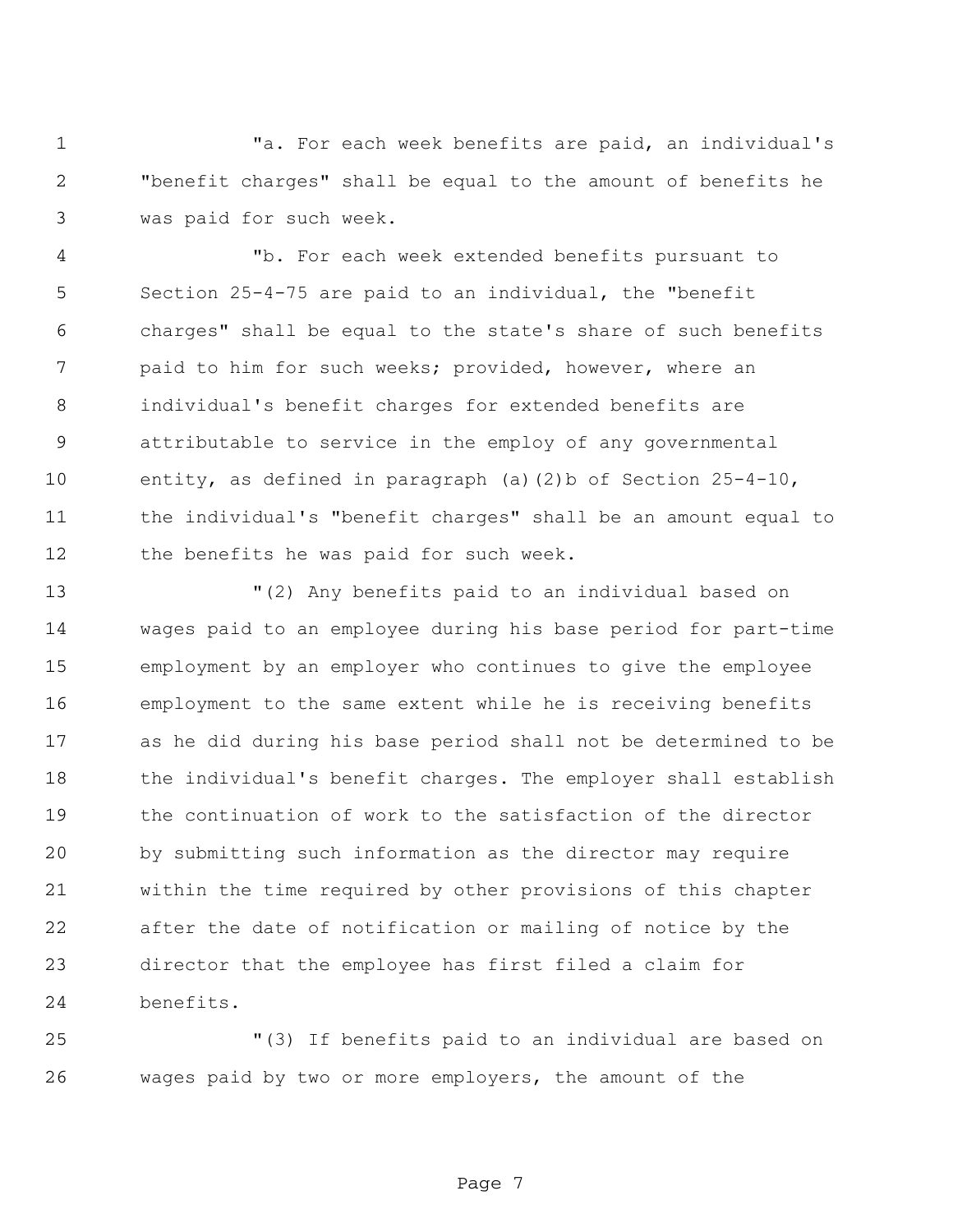individual's benefit charges applicable to any one employer shall be an amount which bears the same ratio to the total benefit charges as the total base period wages paid by such employer to the individual and used for the payment of benefits bears to the total base period wages paid to the individual by all his base period employers and used for the payment of benefits.

8 The U (4) When, in the determination of any individual's benefits, wages have been properly included once for one benefit year or for one base period, such wages shall not thereafter be included again in the computation of his benefits for any other benefit year or in his wages for any other base period respectively.

"(c) Determination of employer benefit charges.

 "(1) An employer's benefit charges for each and every fiscal year shall be the total of the regular benefits and the state's share of the extended benefits paid during such fiscal year to all of his employees or former employees which are attributable to wages paid by such employer to his employees or former employees; except as is provided by paragraph a. of subdivision (a)(5) of Section 25-4-51 for governmental entities.

 "(2) The director shall analyze the benefit payments in each fiscal year and determine each employer's benefit charges for each fiscal year.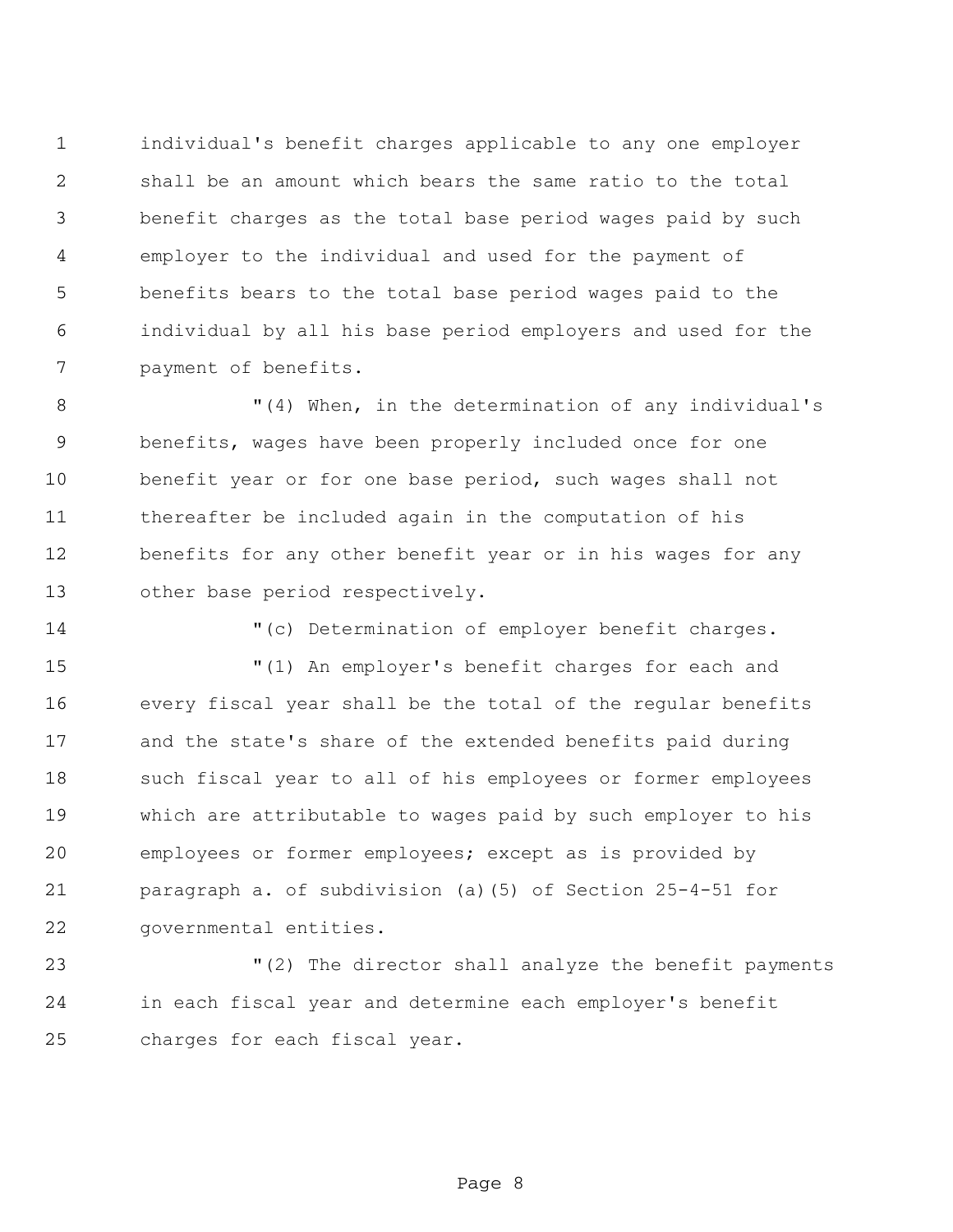"(3) The director shall, after the close of each calendar quarter, furnish each employer with a statement of the benefits paid to his workers, or former workers, which became his benefit charges in that calendar quarter, together with the names of such workers, or former workers, and such statement, in the absence of an application for a revision thereof within 30 days of the mailing of such statement to the employer's last known address, shall be conclusive and final upon the employer for all purposes and in all proceedings whatsoever. Such application for revision shall be in the form and manner prescribed by regulation of the director. Upon receipt of, within the time allowed, an application for revision of such statement, the director shall allow such application in whole or in part, or shall deny such application and shall serve notice upon the employer of such decision. Such decision of the director shall be final and conclusive on the employer at the expiration of 30 days from 18 the date of service of such notice, unless the employer shall within the 30-day period file with the director a written protest and a petition for hearing, specifying his objections thereto. Upon receipt of such petition the director shall fix a time and place for a hearing and shall notify the employer thereof. At any hearing held as herein provided, the decision of the director shall be prima facie correct, and the burden shall be upon the protesting employer to prove it is incorrect. No employer shall have the right to object to the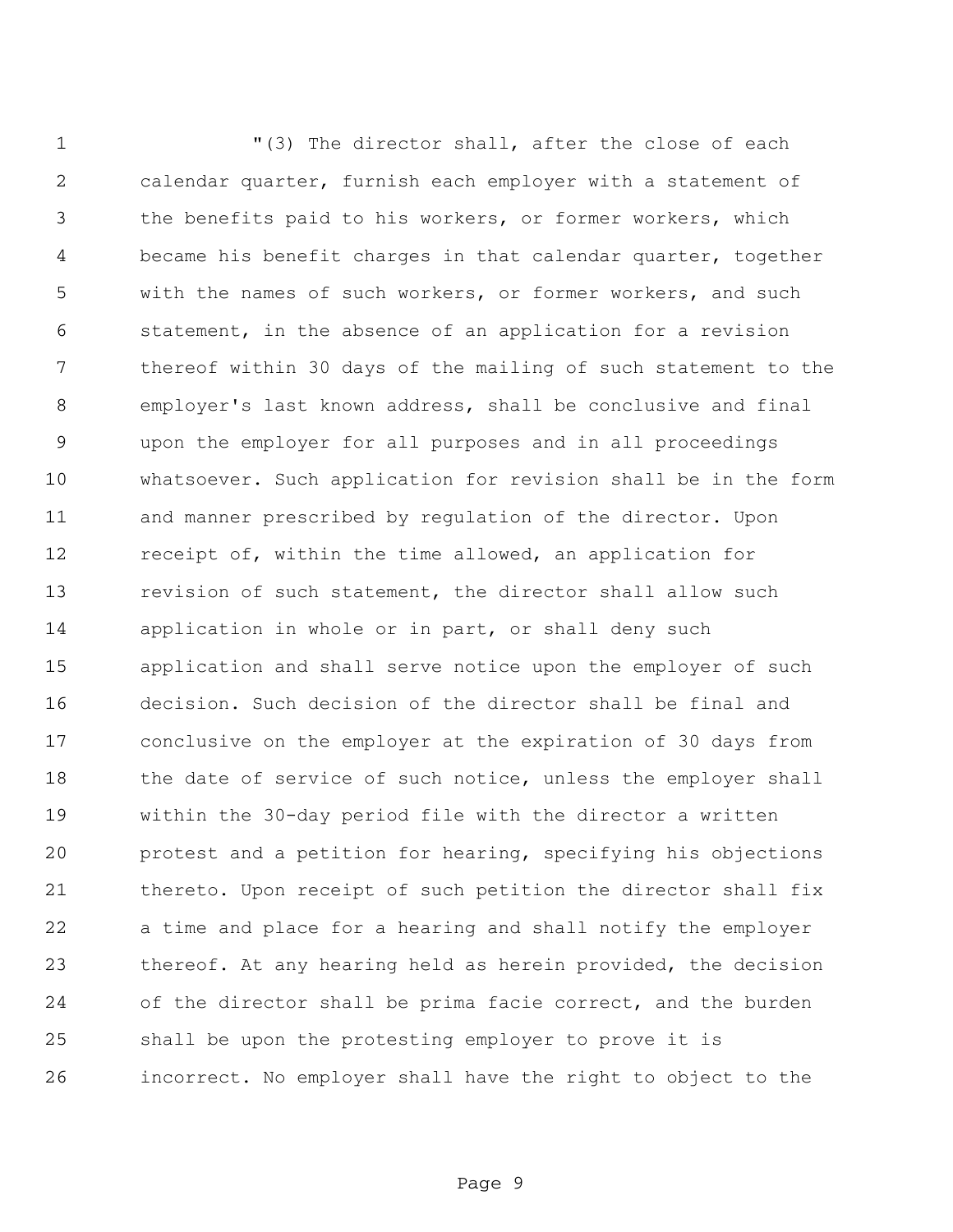benefit charges with respect to any worker as shown on such statement, unless he shall first show that such charges arose as a result of benefits paid to such worker in accordance with a determination, or a redetermination, to which such employer was a party entitled to notice thereof, as provided by Article 5 of this chapter, and shall further show that he was not notified of such determination or redetermination in accordance with the requirements of Article 5 of this chapter. Nothing herein contained shall affect the right of any employer at such hearing to object to such statement of benefit charges on the ground that it is incorrect by reason of a clerical error made by the director or any of his employees. The employer shall be promptly notified by mail of the director's decision. Such decision shall be final and conclusive unless an appeal is taken therefrom in the manner and within the time prescribed in subsection (h) of this section.

 "(4) Nothing contained in subdivision (3) of this subsection (c) shall be construed as limiting or affecting in any manner the right and authority of the director to remove benefit charges from any employer's account upon discovering or being aware of any such employer's workers or former workers having drawn benefits by reason of false representation of their earnings while filing claims for benefits nor to make any corrections resulting from any adjustment to benefits paid to the individual.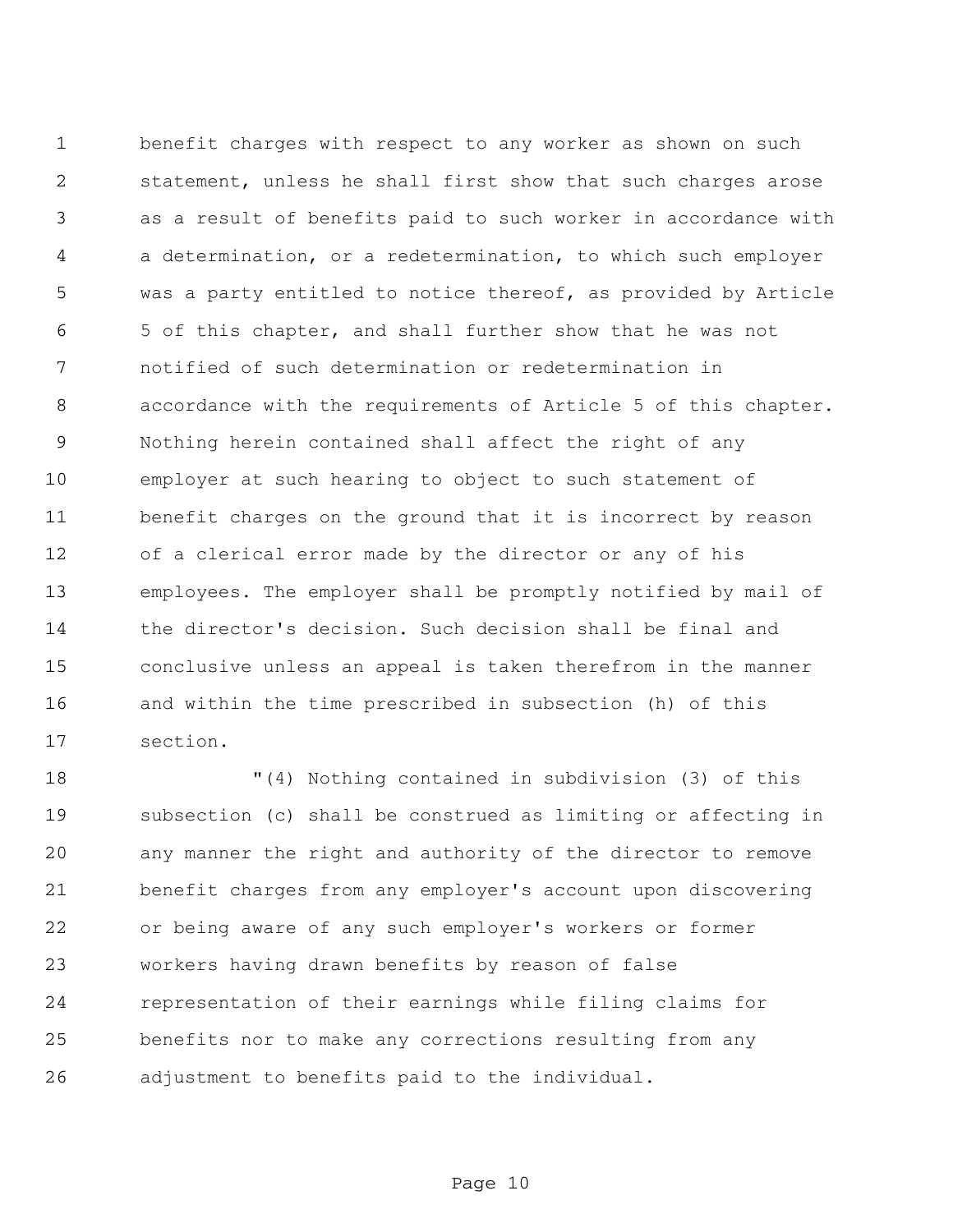"(5) Any Alabama unemployment compensation benefits paid to any claimant under the following conditions shall not be charged to the account of a contributory base period employer(s) for the state fiscal year ending June 30, 1996, 5 and each fiscal year thereafter, if:

 "a. The benefits are paid for unemployment due directly to a major natural disaster, and

 "b. The President has declared the event a disaster pursuant to the Disaster Relief Act of 1970, 42 USC § 4401, et seq., as amended, and

 "c. The benefits are paid from the Alabama U.I. Trust Fund to claimants who would have been eligible for disaster unemployment assistance under this act, if they have not first received Alabama unemployment insurance benefits with respect to their unemployment.

 "(d) Determination of employer benefit ratio. Effective January 1, 1997, and each year thereafter, the benefit ratio of each employer who qualifies for a rate determination under subdivision (a)(1) of this section and has been chargeable with benefits throughout the three most recent preceding fiscal years shall be a percentage obtained by dividing the total of his benefit charges for such three-year period by that part of his total taxable payroll for the same three-year period with respect to which contributions have been paid on or before July 31, next following such period, and the benefit ratio of each employer who qualifies for a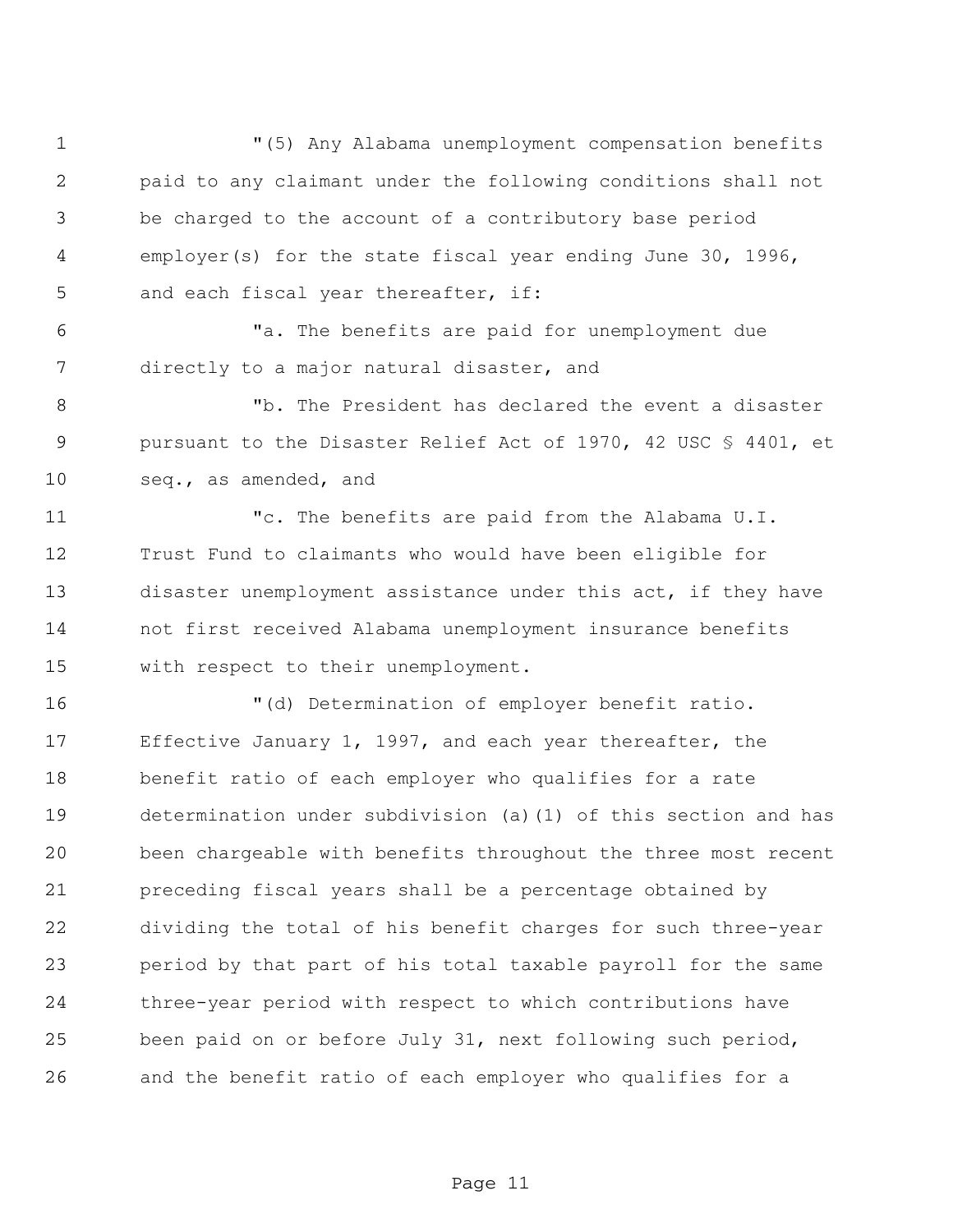rate determination under subdivision (a)(1) of this section, but who has not been subject to this chapter for a period of time sufficient to have been chargeable with benefits 4 throughout the three most recent preceding fiscal years, shall be a percentage obtained by dividing the total of his benefit charges for the period throughout which he has been chargeable, such period to be not less than the most recent preceding fiscal year by that part of his total taxable payroll for the same period with respect to which contributions have been paid on or before July 31 next following such period. The employers benefit ratio shall be computed to the fourth decimal and be used in determining each employer's contribution rate as prescribed in subsection (a) of this section for the next calendar year; except that:

 "For tax rate year beginning January 1, 1991, the employer's benefit ratio shall be determined by the employer's actual benefit charges to his account for the fiscal year ending September 30, 1990, and for fiscal years ending September 30, 1988, and September 30, 1989, the employer's benefit charges shall be determined from data accumulated by the director during such years relative to benefit wage charges and converted to benefit charges, in such manner as the director shall prescribe.

24 "(e) Shared costs.

 "(1) For the purposes of this subsection (e) and for the determination of an employer's rate of contribution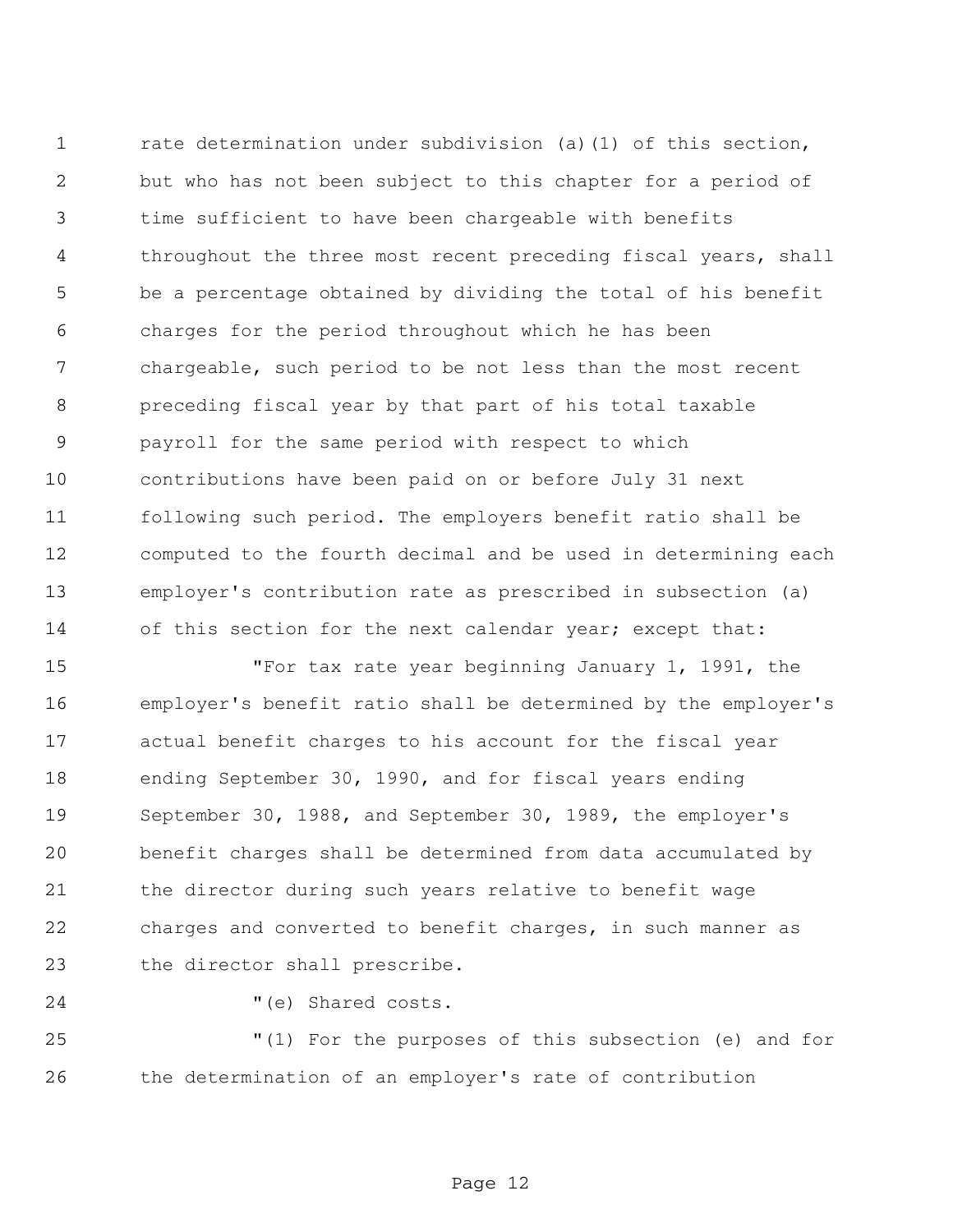pursuant to subsection (f), "shared" or "socialized" cost for each fiscal year is defined to be:

 "a. Benefit charges which cannot be effectively assigned to an individual employer's experience rating account during such fiscal year because of the employer becoming inactive (in accordance with Section 25-4-130); and

 "b. The total amount of the difference between the benefit charges to all employers during the fiscal year who are assigned the maximum rate of contribution under any one of the rate schedules for the calendar year next following such fiscal year and the total amount of contributions received from all such maximum rated employers during the same fiscal year; and

 "c. Credits granted employers during such fiscal year because of the reason for separation (as provided in Section 25-4-78), continued part-time work, as provided by subdivision (b)(2) of this section, and relief from charges granted an employer under the provisions of subdivision (c)(4) of this section; and

 "d. Benefit overpayments which have been declared uncollectible or have been waived by the director during the fiscal year pursuant to the applicable provisions of this chapter; and

 "e. Contributions due from employers but not paid and which have been, during such fiscal year, declared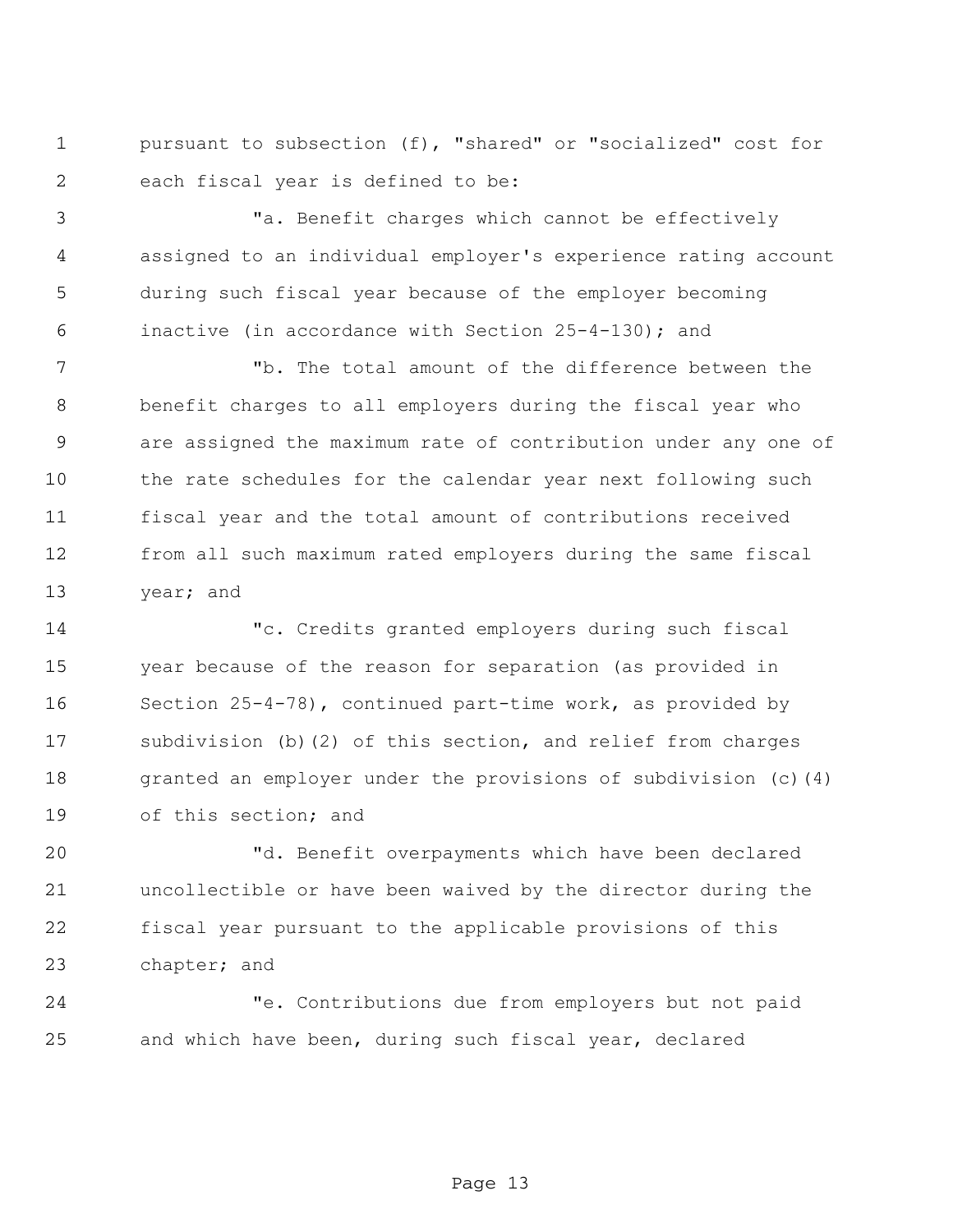uncollectible by the bankruptcy courts or official action by the director; and

 "f. Cost resulting from the relief of charges for contributory employers under Section 25-4-54(c)(5) will be included in shared cost as defined in this section.

 "(2) The total of the amounts determined under the provisions of subdivision (1) above shall be the statewide total shared cost for any fiscal year.

9 "(3) Net shared costs for any fiscal year shall be the statewide total of shared costs for that fiscal year reduced (but not below zero) by the amount of:

 "a. Interest received by the fund from the U.S. 13 Treasury during such fiscal year; and

 "b. The total amount of the difference between the contributions received from all employers during such fiscal year who are assigned the minimum rate of contributions under any one of the rate schedules for the calendar year next following such fiscal year and the total of all benefit charges made to all such minimum rated employers during the same fiscal year.

 "(4) To determine the "shared cost ratio" for any fiscal year, the net shared cost for such fiscal year shall be divided by the statewide total of taxable wages for the same fiscal year which have been reported by all contributory employers and upon which contributions have been timely paid (reduced by the total of the taxable wages reported and timely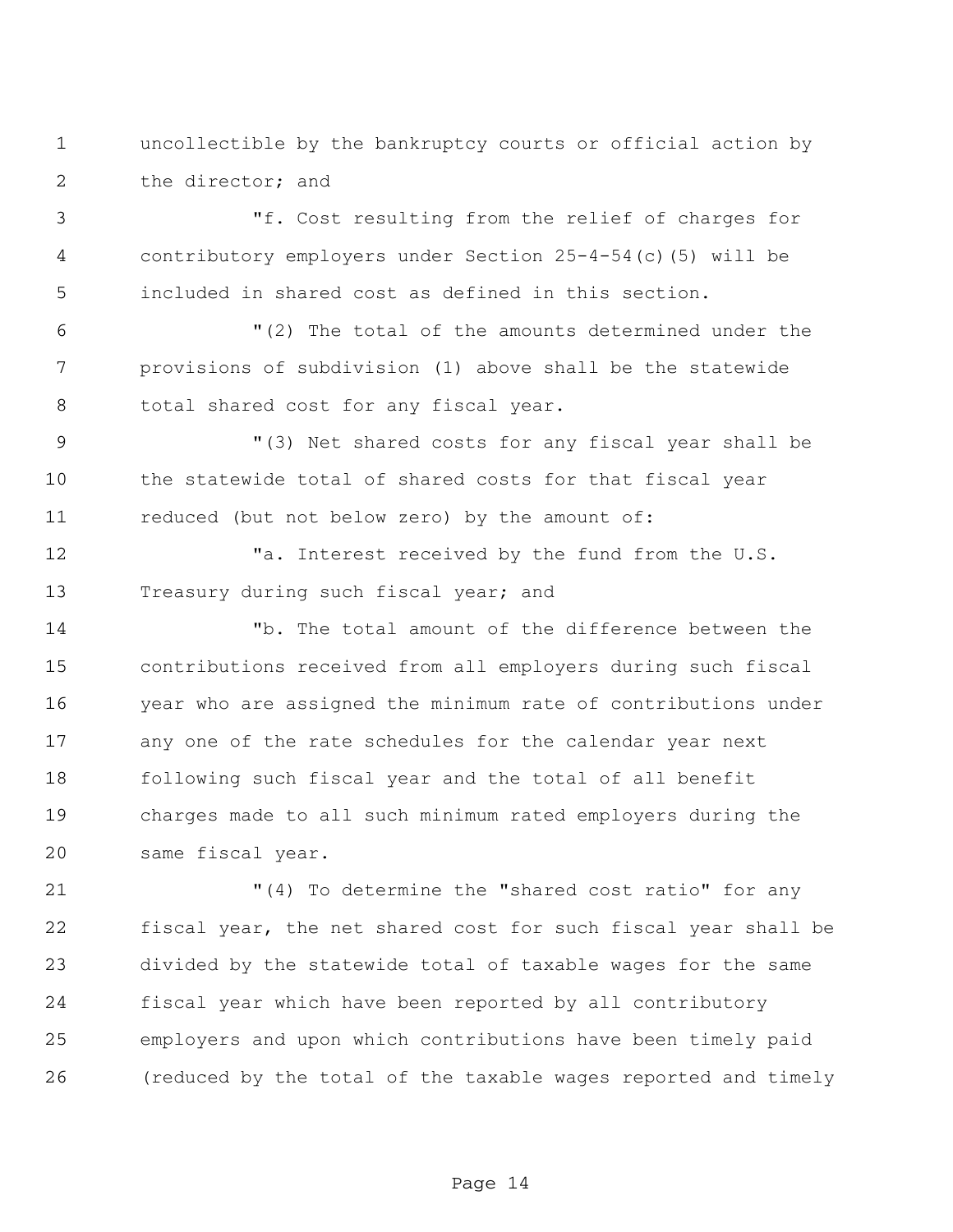1 paid on by any employer or employers for the same fiscal year, who by the provisions of subdivision (5) of this subsection (e) are relieved of the shared cost assessment). The resulting quotient adjusted to the nearest multiple of one-thousandth shall be the "shared cost ratio" applicable for assessment to all contributory employers for the next following calendar year.

 "(5)a. Except as is hereinafter provided, the shared cost ratio as computed under the above provision for each fiscal year shall, for the next calendar year, be assessed each employer eligible for a rate determination under the provision of subdivision (a)(1) of this section, in addition to the rate of contributions determined by the tables contained in subsection (f) of this section.

 "1. Any employer whose rate of contribution has been determined to be the minimum rate allowed under Schedule A for a calendar year, shall be relieved of any shared cost 18 assessment during that calendar year;

 "2. Any employer whose rate of contribution has been determined to be the minimum rate allowed under Schedule B for a calendar year and whose experience rating account has not been charged with any benefits during the three immediately preceding fiscal years, shall be relieved of any shared cost assessment for that calendar year;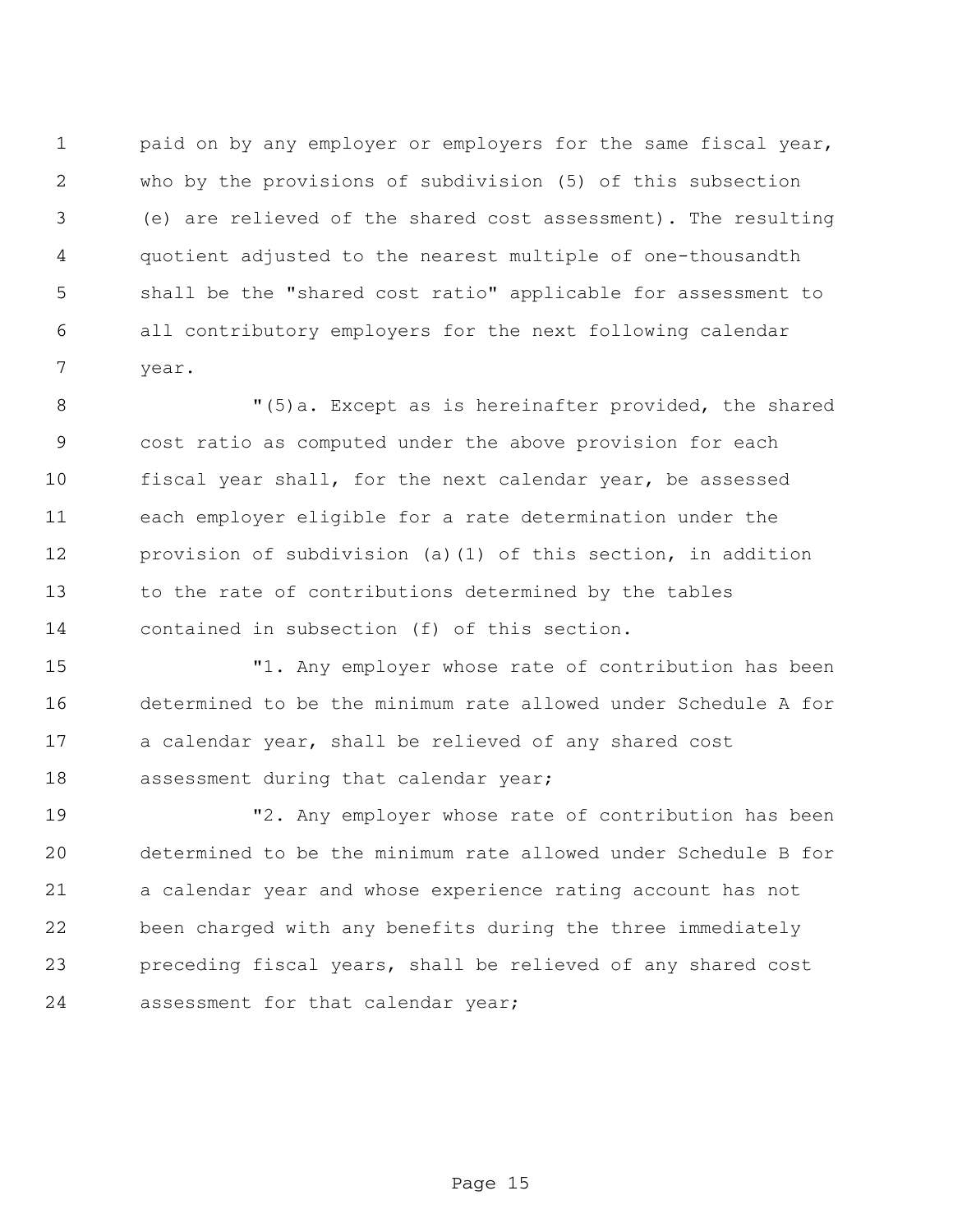"3. No relief shall be granted to any employer for any portion of the shared cost assessment for a calendar year when either Schedule C or D is in effect.

 "b. The assessment for shared costs shall become due and payable at the same time and in the same manner as contributions.

 "c. The authority of the director to enforce collection of any shared cost assessment shall be the same as is provided in this chapter for the enforcement of the collections of contributions.

 $\blacksquare$  (f) Notice of contribution rate, etc.; maximum rate. The contribution rates (expressed as a percentage of taxable wages) for each employer, as provided in subsection (a) of this section, shall be determined by the director and the director shall notify each employer of his benefit ratio and his contribution rate no later than 31 days after the ef- fective date of such rate. Such employer contribution rate for 18 the tax rate years beginning January 1, 1991, shall be deter- mined from the appropriate rate schedule prescribed for that tax rate year by the provisions of subsection (g) of this sec- tion and shall be the rate which appears on the same horizon-tal line on which is found the employer's benefit ratio.

TAX RATE TABLE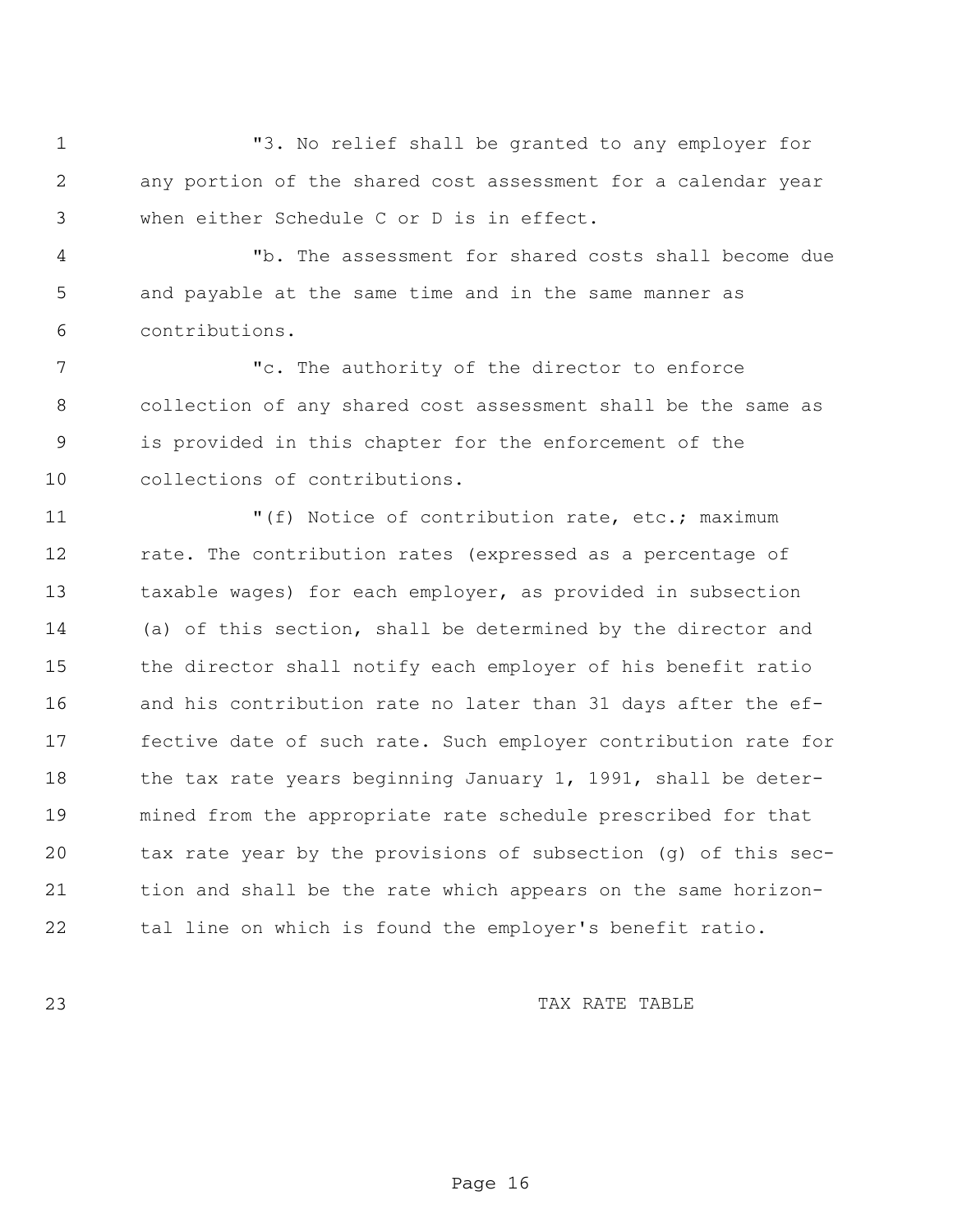IF THE EM-

PLOYER'S BEN-

| - |  |        |
|---|--|--------|
| - |  | $\sim$ |
|   |  |        |

| 4              | NO.            | IS:           | Α    | $\, {\bf B}$ | $\mathsf C$ | $\mathbb D$ |
|----------------|----------------|---------------|------|--------------|-------------|-------------|
| 5              | $\mathbf 1$    | $0.00 - 0.39$ | 0.20 | 0.35         | 0.50        | 0.65        |
| $\sqrt{6}$     | $\mathbf{2}$   | $0.40 - 0.59$ | 0.35 | 0.50         | 0.65        | 0.80        |
| $\overline{7}$ | 3              | $0.60 - 0.79$ | 0.50 | 0.70         | 0.90        | 1.00        |
| $\,8\,$        | $\overline{4}$ | $0.80 - 0.99$ | 0.70 | 0.90         | 1.10        | 1.20        |
| $\mathcal{G}$  | 5              | $1.00 - 1.19$ | 0.85 | 1.10         | 1.30        | 1.40        |
| 10             | $\epsilon$     | $1.20 - 1.39$ | 1.00 | 1.30         | 1.55        | 1.65        |
| 11             | $\overline{7}$ | $1.40 - 1.59$ | 1.15 | 1.50         | 1.75        | 1.90        |
| 12             | 8              | $1.60 - 1.79$ | 1.30 | 1.70         | 1.95        | 2.15        |
| 13             | 9              | $1.80 - 1.99$ | 1.45 | 1.90         | 2.15        | 2.40        |
| 14             | 10             | $2.00 - 2.19$ | 1.60 | 2.10         | 2.40        | 2.65        |
| 15             | 11             | $2.20 - 2.39$ | 1.75 | 2.30         | 2.60        | 2.85        |
| 16             | 12             | $2.40 - 2.59$ | 1.90 | 2.50         | 2.80        | 3.10        |
| 17             | 13             | $2.60 - 2.79$ | 2.05 | 2.70         | 3.05        | 3.35        |
| 18             | 14             | $2.80 - 2.99$ | 2.20 | 2.90         | 3.25        | 3.60        |
| 19             | 15             | $3.00 - 3.19$ | 2.35 | 3.10         | 3.50        | 3.85        |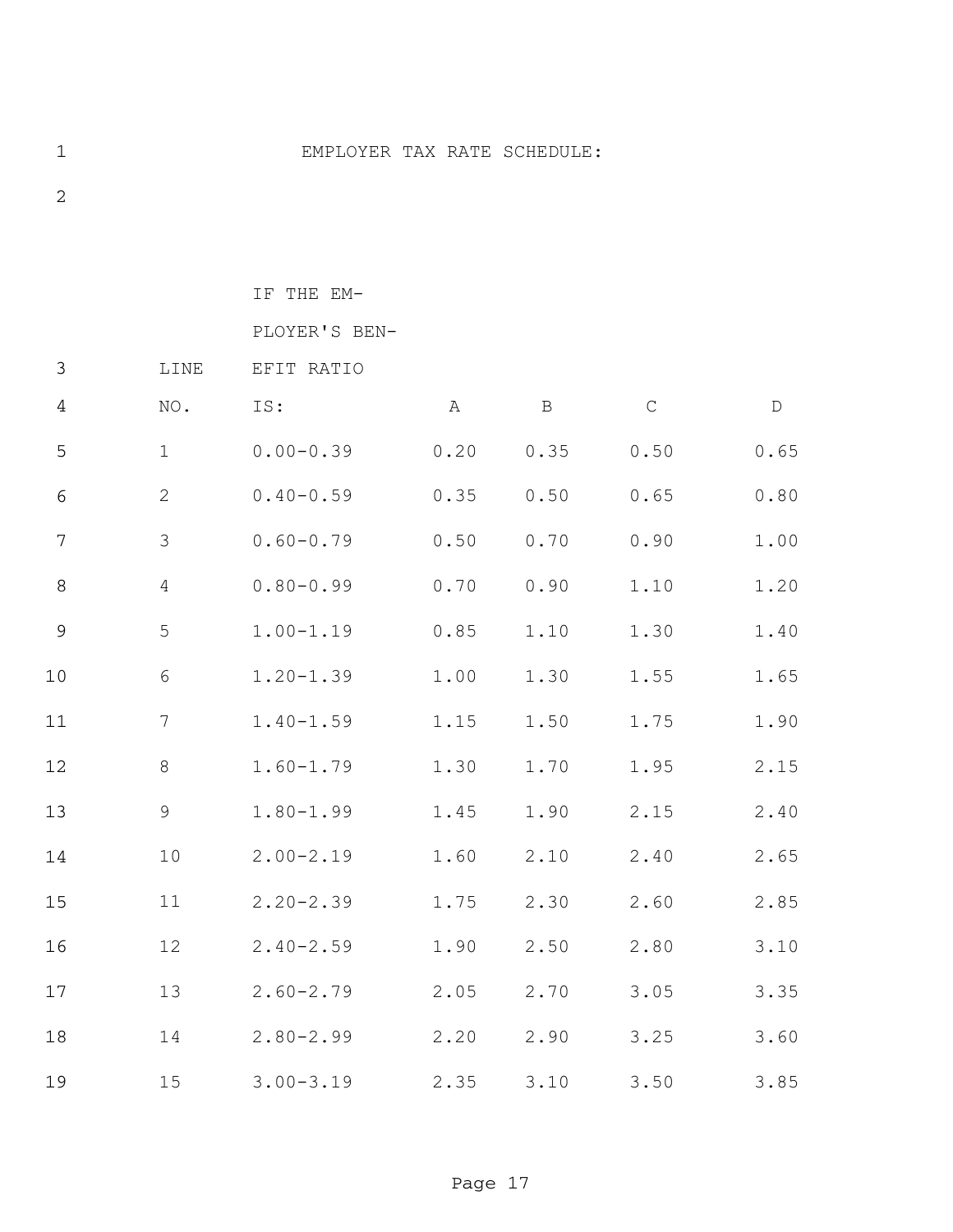| $\mathbf 1$ | 16 | $3.20 - 3.59$ | 2.50 | 3.40 | 3.80 | 4.20 |
|-------------|----|---------------|------|------|------|------|
| 2           | 17 | $3.60 - 3.99$ | 2.80 | 3.80 | 4.25 | 4.70 |
| 3           | 18 | $4.00 - 4.39$ | 3.10 | 4.20 | 4.70 | 5.20 |
| 4           | 19 | $4.40 - 4.79$ | 3.40 | 4.60 | 5.10 | 5.70 |
| 5           | 20 | $4.80 - 5.19$ | 3.70 | 5.00 | 5.50 | 6.20 |
| $6\,$       | 21 | $5.20 - 5.59$ | 4.00 | 5.40 | 6.00 | 6.70 |
| 7           | 22 | $5.60 - 5.99$ | 4.30 | 5.40 | 6.00 | 6.70 |
| 8           | 23 | $6.00 - 6.39$ | 4.60 | 5.40 | 6.10 | 6.80 |
| 9           | 24 | $6.40 - 6.79$ | 4.90 | 5.40 | 6.10 | 6.80 |
| 10          | 25 | $6.80 - 7.19$ | 5.20 | 5.40 | 6.10 | 6.80 |
| 11          | 26 | 7.20 or over  | 5.40 | 5.40 | 6.10 | 6.80 |

 "The provisions of this subsection (f) to the con-13 trary notwithstanding, the rates of contribution shall, after having been determined as herein prescribed, be adjusted as follows for calendar quarters beginning after March 31, 1992 and ending September 30, 2010 2012 2011:

| 17 | "If the rate of contribu- |                                  |
|----|---------------------------|----------------------------------|
| 18 | tion specified by the Tax |                                  |
| 19 | Rate Table contained in   | The employer's contribution rate |
| 20 | this section is:          | shall be:                        |
| 21 | 0.20                      | 0.14                             |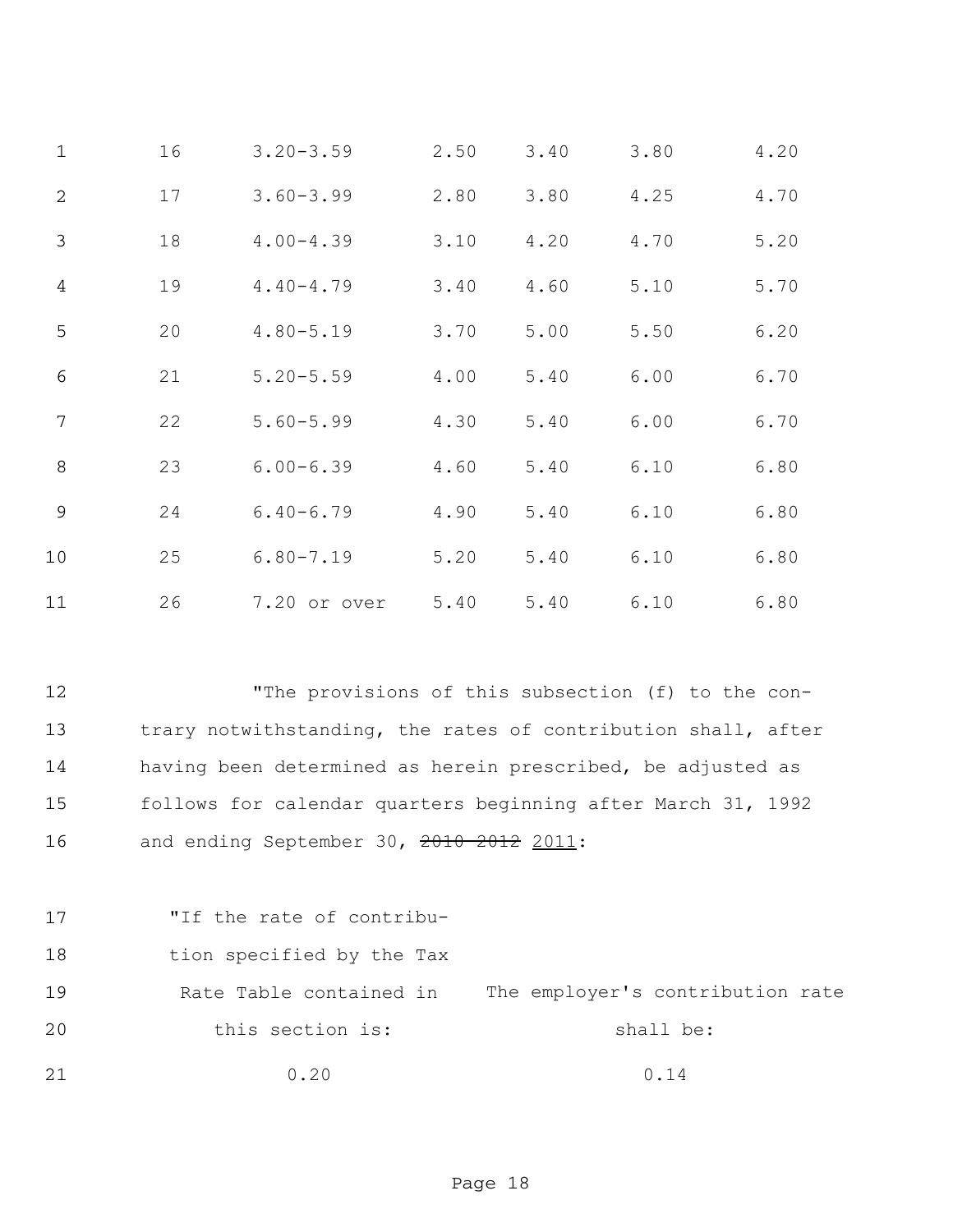| $\ensuremath{\mathbbm{1}}$       | 0.35 | 0.29                                                     |
|----------------------------------|------|----------------------------------------------------------|
| $\sqrt{2}$                       | 0.50 | $\ensuremath{\mathbf{0}}$ . 44                           |
| $\mathfrak{Z}$                   | 0.65 | 0.59                                                     |
| $\sqrt{4}$                       | 0.70 | $\ensuremath{\mathbf{0}}$ . $\ensuremath{\mathbf{6}}\,4$ |
| $\mathsf S$                      | 0.80 | 0.74                                                     |
| $\sqrt{6}$                       | 0.85 | 0.79                                                     |
| $\sqrt{ }$                       | 0.90 | $\ensuremath{\mathbf{0}}$ . $\ensuremath{\mathbf{8}}\,4$ |
| $\begin{array}{c} 8 \end{array}$ | 1.00 | 0.94                                                     |
| $\mathcal{G}$                    | 1.10 | $1\,.\,0\,4$                                             |
| $10$                             | 1.15 | 1.09                                                     |
| $11\,$                           | 1.20 | 1.14                                                     |
| $12\,$                           | 1.30 | 1.24                                                     |
| $13\,$                           | 1.40 | 1.34                                                     |
| 14                               | 1.45 | 1.39                                                     |
| $15$                             | 1.50 | 1.44                                                     |
| 16                               | 1.55 | 1.49                                                     |
| $17$                             | 1.60 | 1.54                                                     |
| 18                               | 1.65 | 1.59                                                     |
| 19                               | 1.70 | 1.64                                                     |
| $20$                             | 1.75 | 1.69                                                     |
| $2\sqrt{1}$                      | 1.90 | 1.84                                                     |
| 22                               | 1.95 | 1.89                                                     |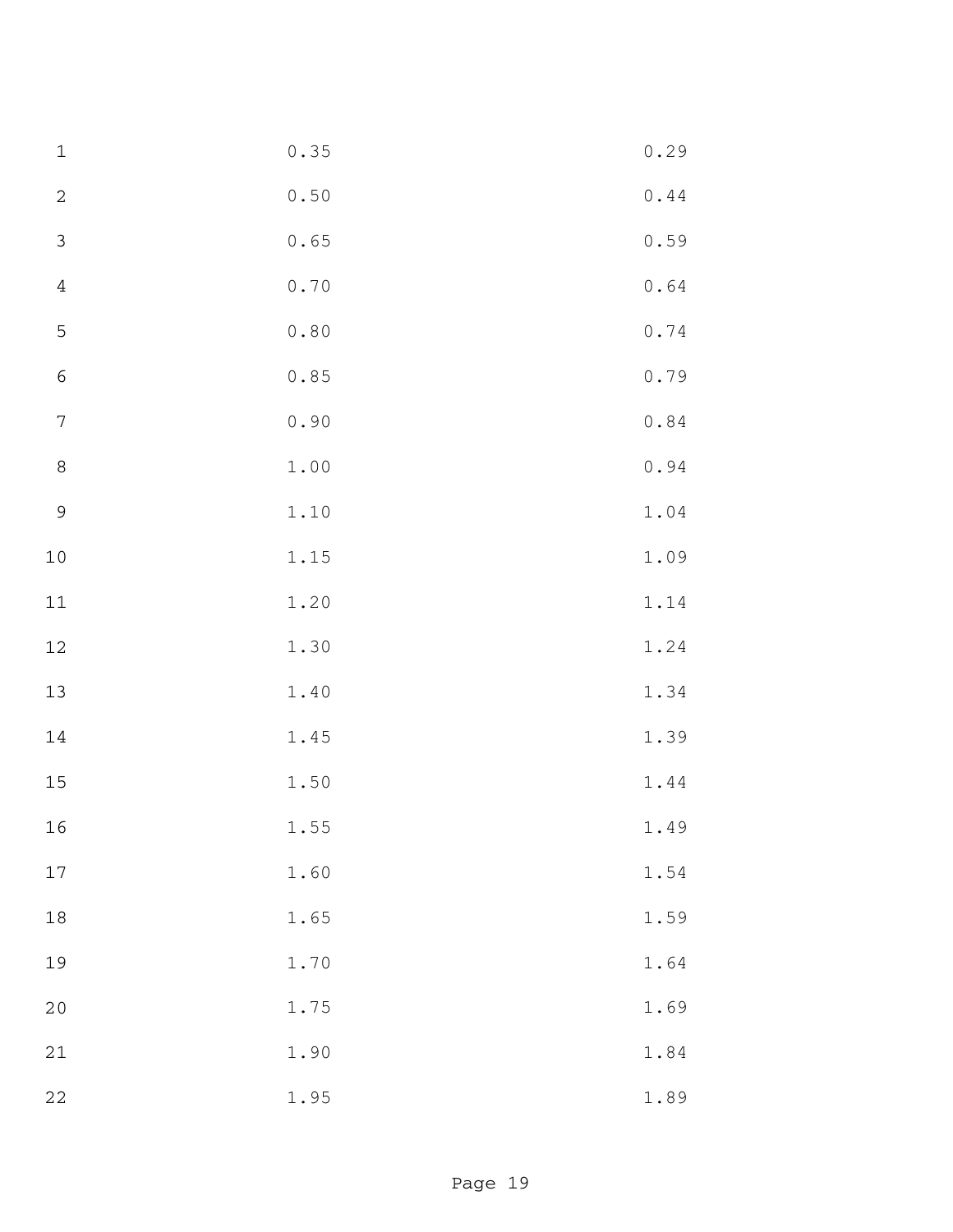| $\mathbf 1$    | 2.05 | 1.99 |
|----------------|------|------|
| $\sqrt{2}$     | 2.10 | 2.04 |
| $\mathfrak{Z}$ | 2.15 | 2.09 |
| $\sqrt{4}$     | 2.20 | 2.14 |
| $\mathsf S$    | 2.30 | 2.24 |
| $\sqrt{6}$     | 2.35 | 2.29 |
| $\sqrt{ }$     | 2.40 | 2.34 |
| $\,8\,$        | 2.50 | 2.44 |
| $\mathsf 9$    | 2.60 | 2.54 |
| $10$           | 2.65 | 2.59 |
| $11$           | 2.70 | 2.64 |
| 12             | 2.80 | 2.74 |
| 13             | 2.85 | 2.79 |
| 14             | 2.90 | 2.84 |
| 15             | 3.05 | 2.99 |
| 16             | 3.10 | 3.04 |
| $17$           | 3.25 | 3.19 |
| 18             | 3.35 | 3.29 |
| 19             | 3.40 | 3.34 |
| $2\,0$         | 3.50 | 3.44 |
| $21\,$         | 3.60 | 3.54 |
| $2\sqrt{2}$    | 3.70 | 3.64 |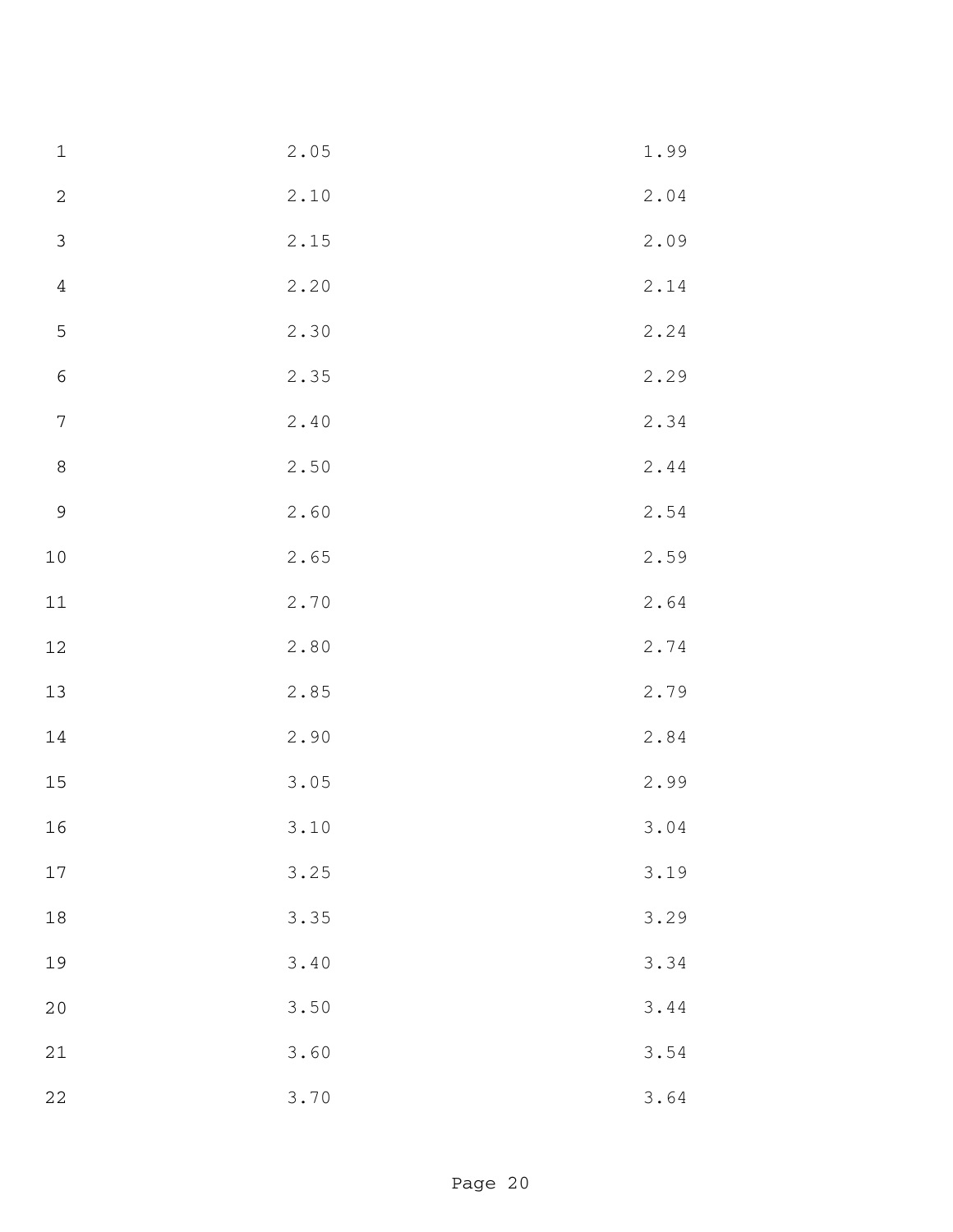| $\ensuremath{\mathbbm{1}}$ | 3.80                                          | 3.74                                            |
|----------------------------|-----------------------------------------------|-------------------------------------------------|
| $\sqrt{2}$                 | 3.85                                          | 3.79                                            |
| $\mathfrak{Z}$             | 4.00                                          | 3.94                                            |
| $\sqrt{4}$                 | 4.20                                          | $4\,\raisebox{1pt}{\text{\circle*{1.5}}}\,1\,4$ |
| $\mathsf S$                | 4.25                                          | 4.19                                            |
| $\sqrt{6}$                 | 4.30                                          | $4\,\raisebox{1pt}{\text{\circle*{1.5}}}\,2\,4$ |
| $\sqrt{ }$                 | 4.60                                          | 4.54                                            |
| $\,8\,$                    | $4\,\raisebox{1pt}{\text{\circle*{1.5}}}\,70$ | $4\centerdot 64$                                |
| $\mathsf 9$                | 4.90                                          | $4\centerdot84$                                 |
| $10$                       | 5.00                                          | 4.94                                            |
| $11\,$                     | 5.10                                          | 5.04                                            |
| $12\,$                     | 5.20                                          | 5.14                                            |
| 13                         | 5.40                                          | 5.40                                            |
| 14                         | 5.50                                          | 5.44                                            |
| $15\,$                     | 5.70                                          | 5.64                                            |
| 16                         | 6.00                                          | 5.94                                            |
| $17\,$                     | 6.10                                          | 6.04                                            |
| $1\,8$                     | 6.20                                          | 6.14                                            |
| 19                         | 6.70                                          | 6.64                                            |
| $2\,0$                     | 6.80                                          | 6.74                                            |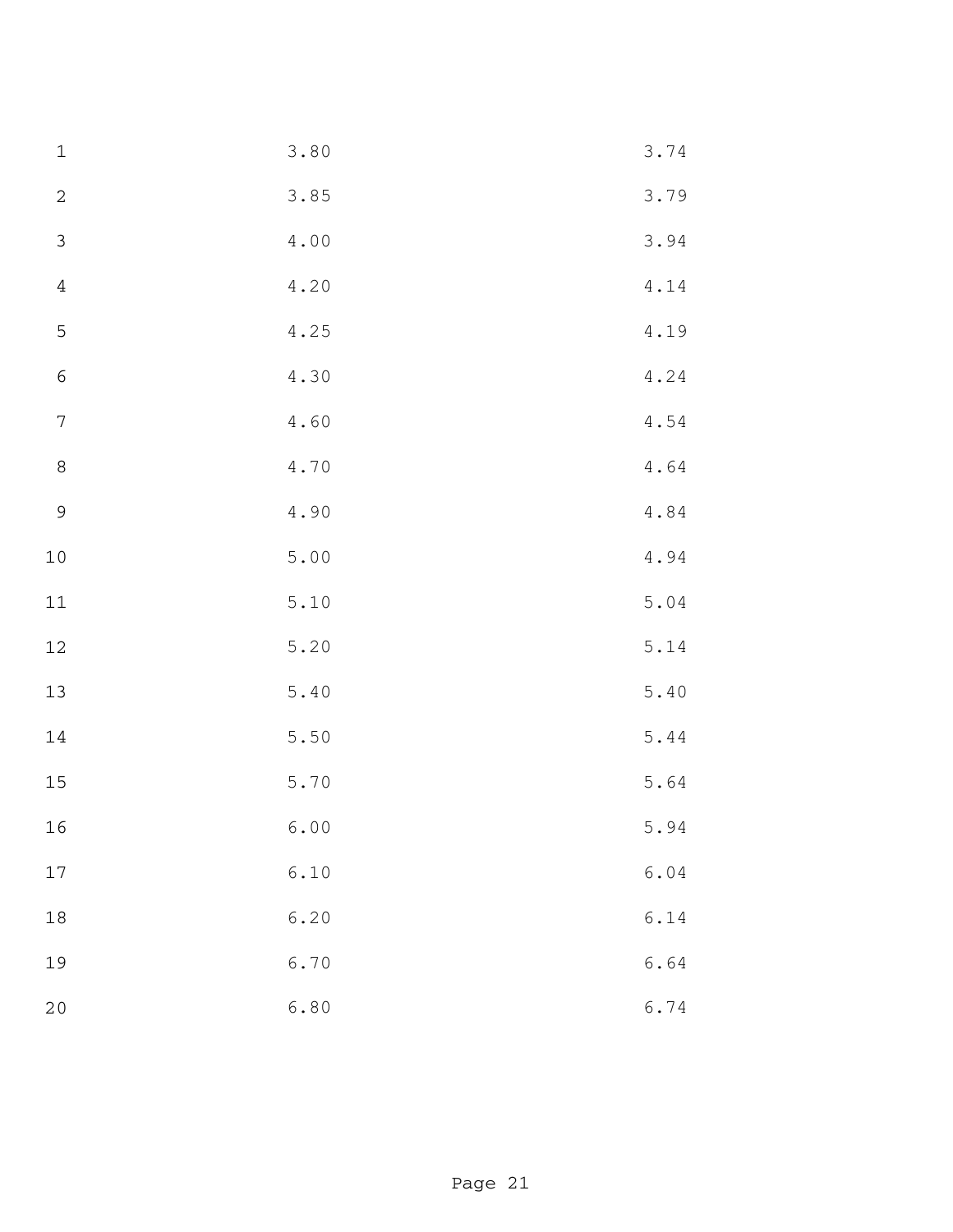"The adjustment in rates of contributions as are herein provided shall apply only to those employers who are required to pay contributions by the provisions of Section 25-4-51 and those nonprofit organizations, hospitals, educational institutions, agencies of the State of Alabama, and political subdivisions of the state who have, under the option permitted by Section 25-4-51, for that calendar year elected to pay contributions. The adjustment shall not apply to any employer who, because of insufficient unemployment experience, has not become eligible to have his rate of contribution determined by the method prescribed under this subsection (f); whose rate of contribution is determined to be 5.4 percent, or is above 5.4 percent and by the application of 14 the adjustment would become a rate less than 5.4 percent; and all employers who being eligible for such option have elected 16 the option to make payments in lieu of contributions.

 "(g) Determination of contribution rate schedule. Contribution rates for each employer, determined pursuant to subsection (f) of this section, shall nevertheless be subject to the contribution rate schedule as is hereinafter provided.

 "(1) The "benefits payroll ratio" of the state for each fiscal year shall be determined by dividing the total of benefits paid, including the state's portion of benefits paid under any extended benefit program, from the unemployment compensation fund within the preceding fiscal year, less any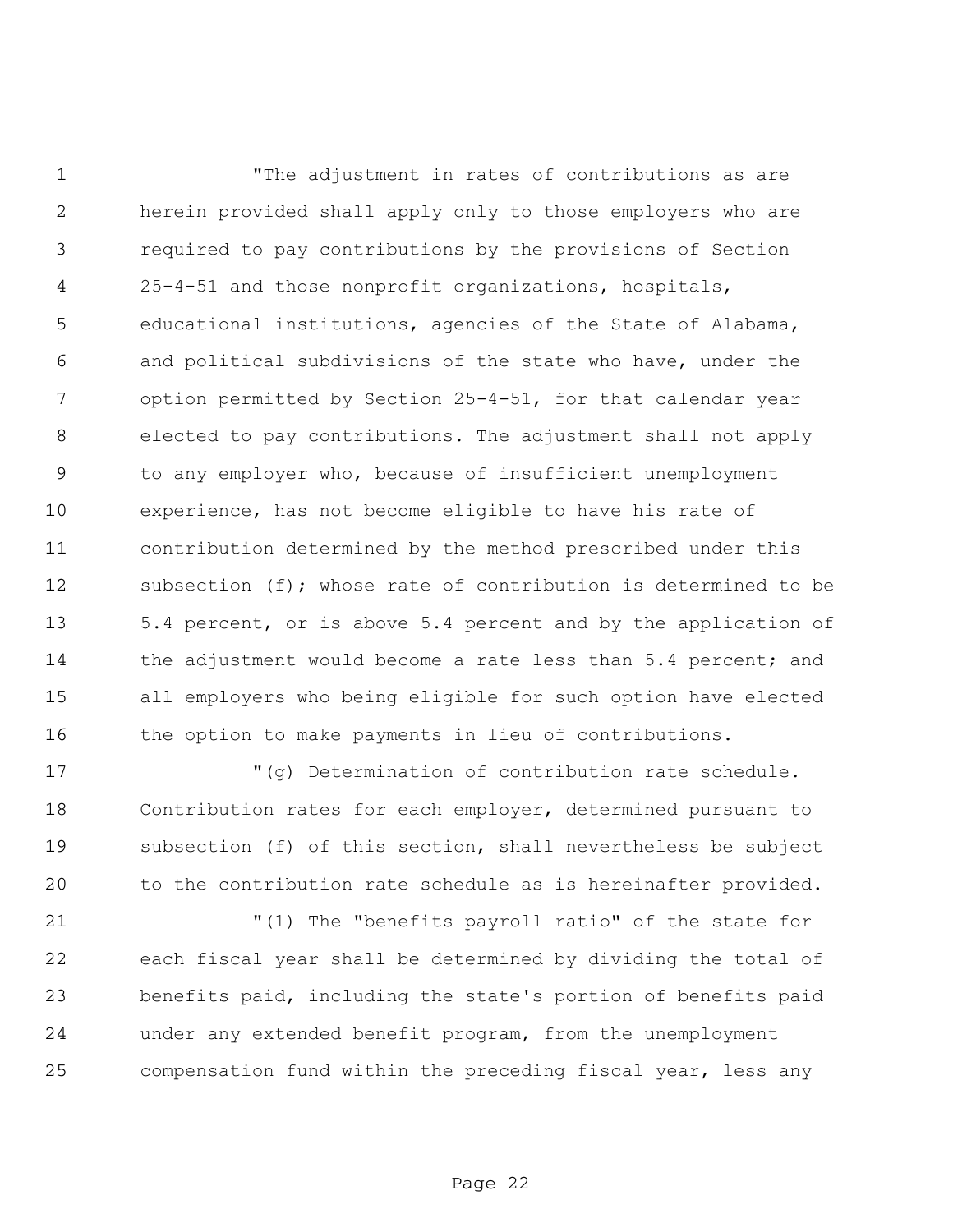benefits paid for which payments in lieu of contributions have been paid or are currently due to be paid, by the statewide total payrolls of all employers upon which contributions on the taxable portion thereof have been paid during the same fiscal year, and by adjusting the quotient to the nearest multiple of one-thousandth.

7 The desired level of unemployment compensation fund for each fiscal year shall be one and four-tenths times the amount determined by multiplying the highest statewide total of payrolls of all employers upon which contributions on the taxable portion thereof have been paid during any one of the three most recent preceding fiscal years by the highest benefits payroll ratio for any one of the 10 most recent preceding fiscal years.

 "(3) The director shall, on or before the December 1 next following the end of each fiscal year, declare effective for the 12-month period beginning with January 1 of the immediately succeeding calendar year, the desired level of the fund and the schedule to be in effect for that 12-month period. The contribution rate for each employer for the next calendar year shall be determined by the director as provided in subsection (f) of this section on the basis of each employer's benefit ratio as determined under the provisions of subsection (d) of this section; and whenever at the end of any fiscal year, the fund balance is: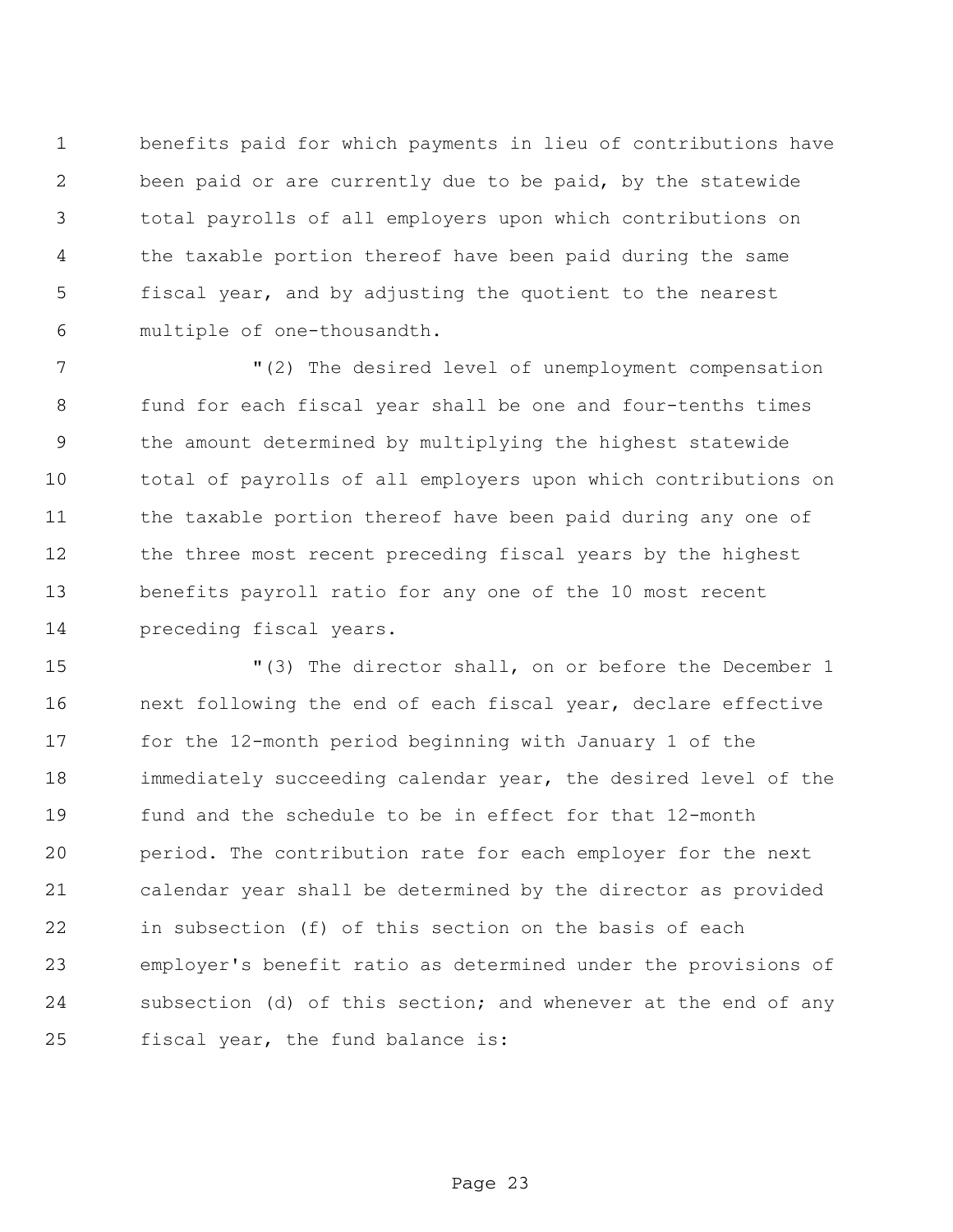"a. One hundred twenty-five percent or more of the desired level computed for the fiscal year, contribution rates shall be determined under Schedule A;

 "b. Equal to the desired level but is less than 125 percent thereof, contribution rates shall be determined under Schedule B.

 "c. Less than the desired level but is at least 70 percent thereof, contribution rates shall be determined under Schedule C.

 "d. Less than 70 percent of the desired level, contribution rates shall be determined under Schedule D.

 "(4) Any amount credited to this state's account under Section 903 of the Social Security Act, as amended, which has been appropriated for expenses of administration, whether or not withdrawn from the trust fund, shall be included in the trust fund balance in determining whether or not such fund is greater or less than the desired level of the 18 fund for a fiscal year; except, that any amount appropriated and withdrawn which will not be repaid to the fund shall not be included in such balances.

 "(5) The director shall notify each employer of such declaration and of his benefit ratio and his contribution rate no later than 31 days after the effective date of the contribution rate. This subdivision (5) shall not apply to employers who, in lieu of contributions, reimburse the fund for benefits paid.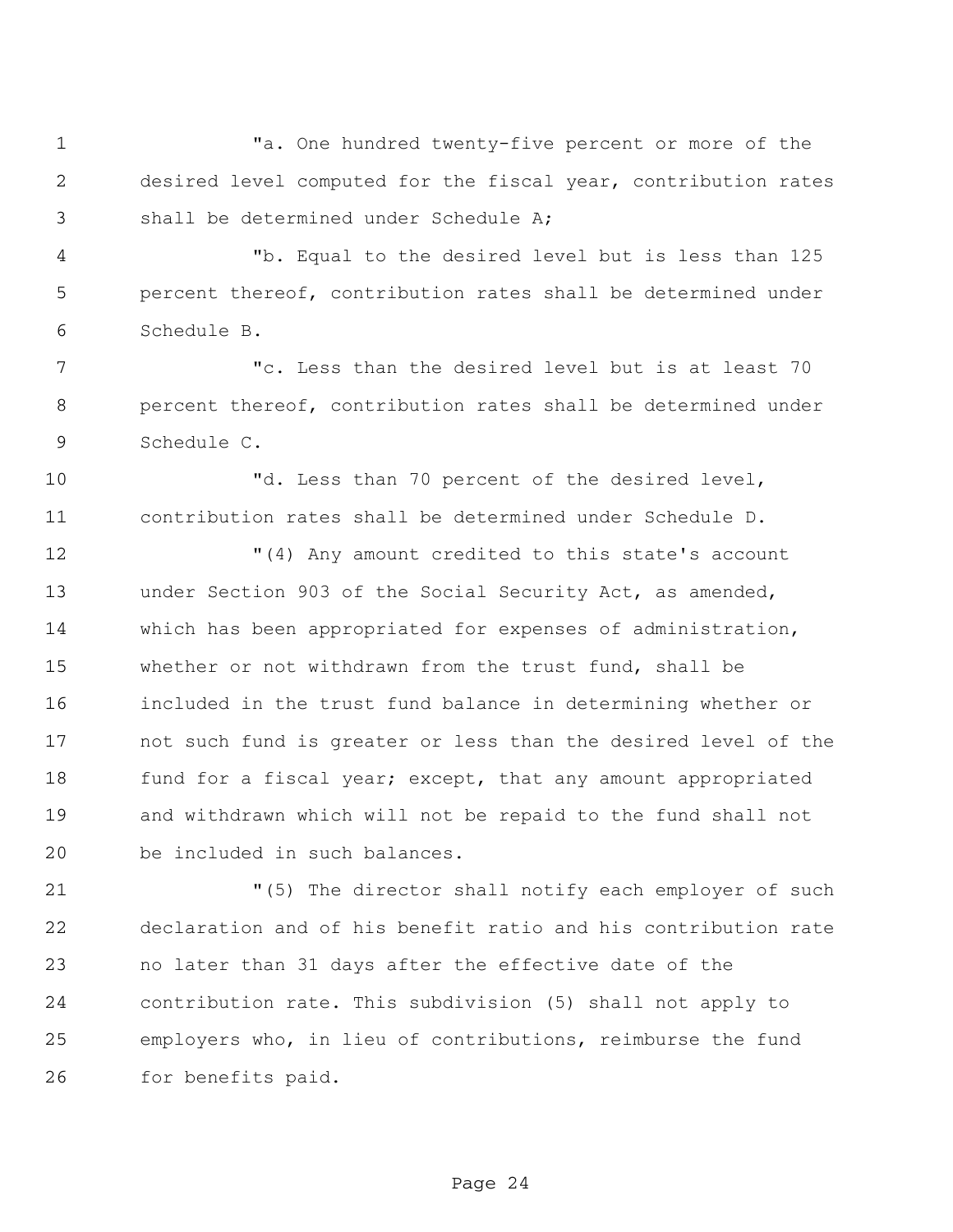"(h) Review of contribution rate, etc. Any employer may apply to the director for and shall be entitled to a review as to the determination of his benefit ratio and his contribution rate as fixed by his benefit ratio, provided such application is filed within 30 days of the date of the mailing by the director to the employer of the notice of such determination. Pending such review, such employer shall make all contribution payments otherwise required by this chapter at contribution rates fixed by the determination sought to be reviewed and resulting overpayments or underpayments of contributions by the employer shall, upon any redetermination, be adjusted or refunded pursuant to Section 25-4-137. Any employer may within 30 days after the date of mailing by the director to such employer of notice of the ruling of the director upon such application for review appeal such ruling 16 to the circuit court of any county wherein the employer is engaged in doing business, upon such terms and upon giving 18 such security for costs as the court may upon application prescribe. Trial in that court shall be de novo with respect to his benefit ratio.

 "(i) Contribution rate, etc., of successor employer. For the purpose of this section, an employer's benefit charges and that part of his taxable payroll with respect to which contributions have been paid, shall be deemed benefit charges and taxable payrolls of a successor employer and shall be taken into account in determining the contribution rate of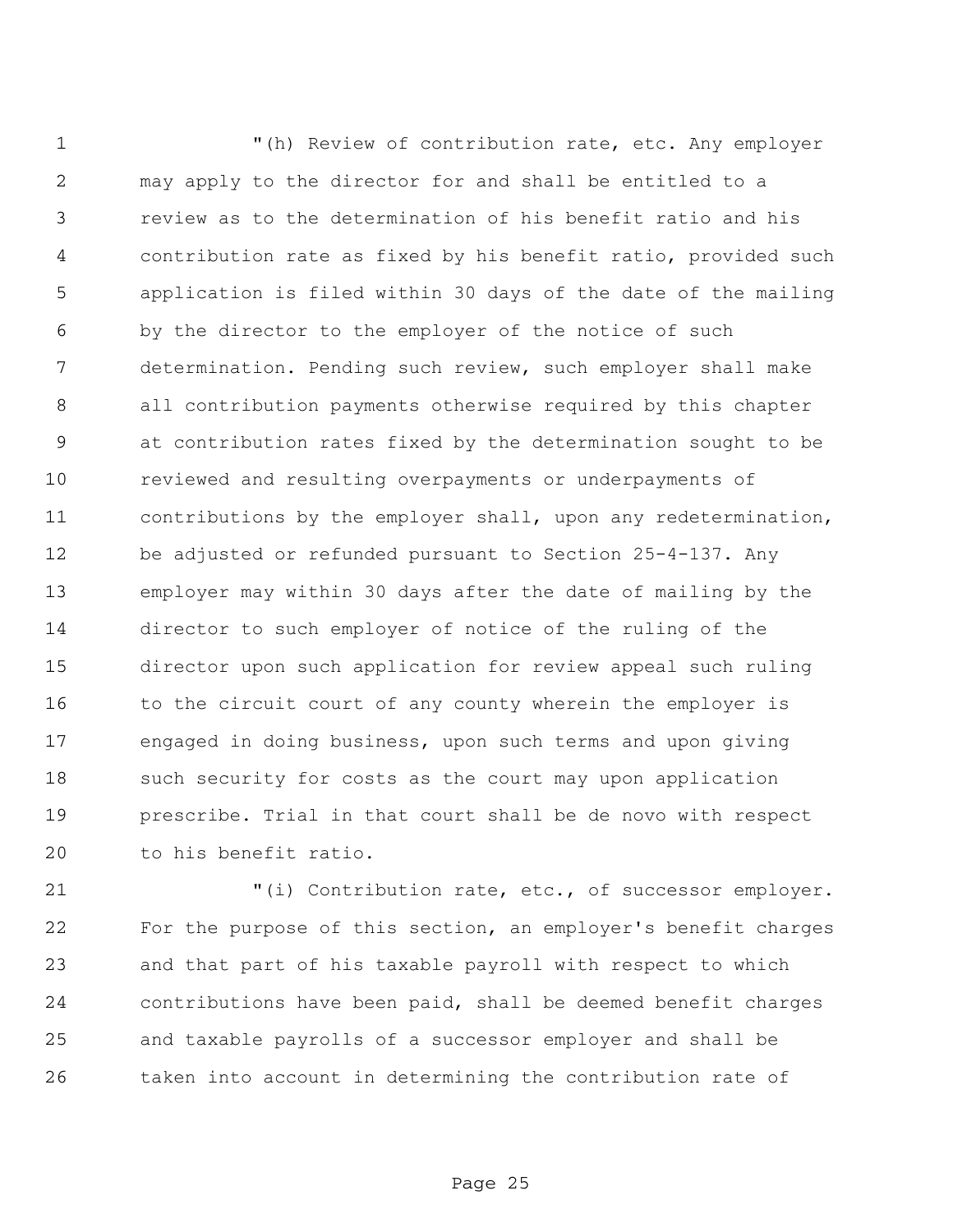such successor employer as provided in subsection (f) of this section, if such successor succeeds the employer in any of the manners set out in paragraph (a)(4)a of Section 25-4-8; provided, that an employer subject to this chapter who becomes such in any of the manners set out in paragraph (a)(4)b of Section 25-4-8 may have that portion of his predecessor's benefit charges and that part of his predecessor's total taxable payroll, with respect to which contributions have been paid which correspond to the segregable portion of the business assets and payroll thereof, acquired from his predecessor, deemed to be his benefit charges and his payroll and such shall be taken into account in determining his rates, as provided in subsection (f) of this section; provided, that he:

 "(1) Makes written application within 90 calendar days from the date of such acquisition; and

 "(2) Furnishes to the director within 120 calendar days from the date of such acquisition a transcript of such total and taxable payrolls which correspond to the segregable portion acquired from his predecessor; provided further that in the event that within the intervening 120 days a notice of his rate of contribution has been mailed to the partial successor, the 30-day finality provision set forth in subsection (h) of this section shall not prevail but, instead, be effective with respect to the subsequent notice computed on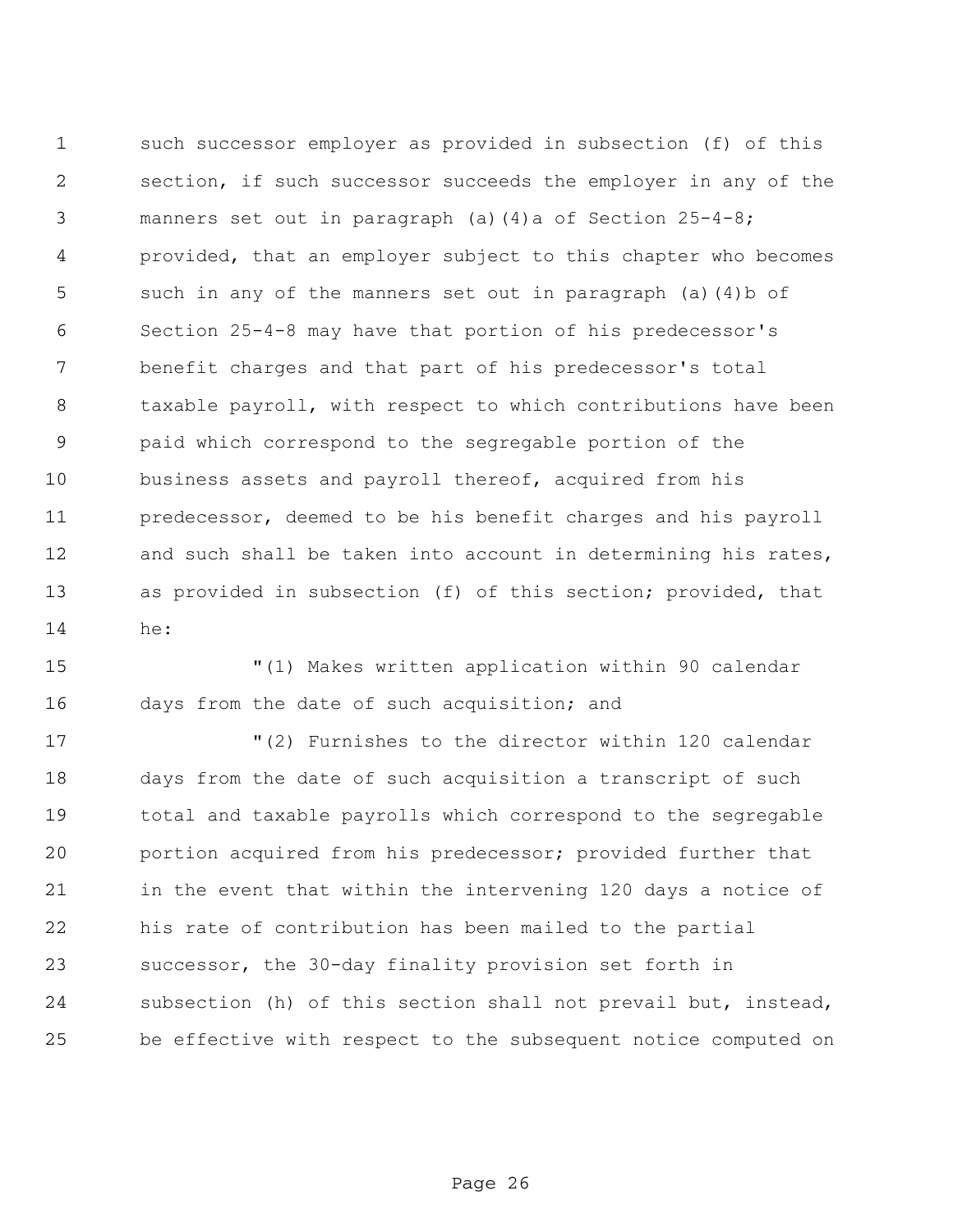the basis of the benefit ratio and taxable payrolls of the 2 acquired segregable portion.<sup>"</sup>

"§25-4-75.

4 The *"(a) Applicability of section. Notwithstanding any*  other provisions of this chapter, the duration of benefits as provided in Section 25-4-74 shall be extended as provided in this section.

 "(b) Definitions. As used in this section, unless the context clearly requires otherwise, the following terms shall mean:

- "(1) EXTENDED BENEFIT PERIOD. A period which: "a. Begins with the third week after a week for which there is a state "on" indicator; and
- "b. Ends with either of the following weeks,

whichever occurs later:

 "1. The third week after the first week for which there is a state "off" indicator; or

18 The thirteenth consecutive week of such period; **provided, that no extended benefit period may begin by reason**  of a state "on" indicator before the fourteenth week following the end of a prior extended benefit period which was in effect 22 with respect to this state.

## "3. The eligibility period for the payment of extended benefits using the total unemployment rate begins on 25 or after February 1, 2009, and ends on or before December 5,

26 2009, or four weeks prior to the last week for which 100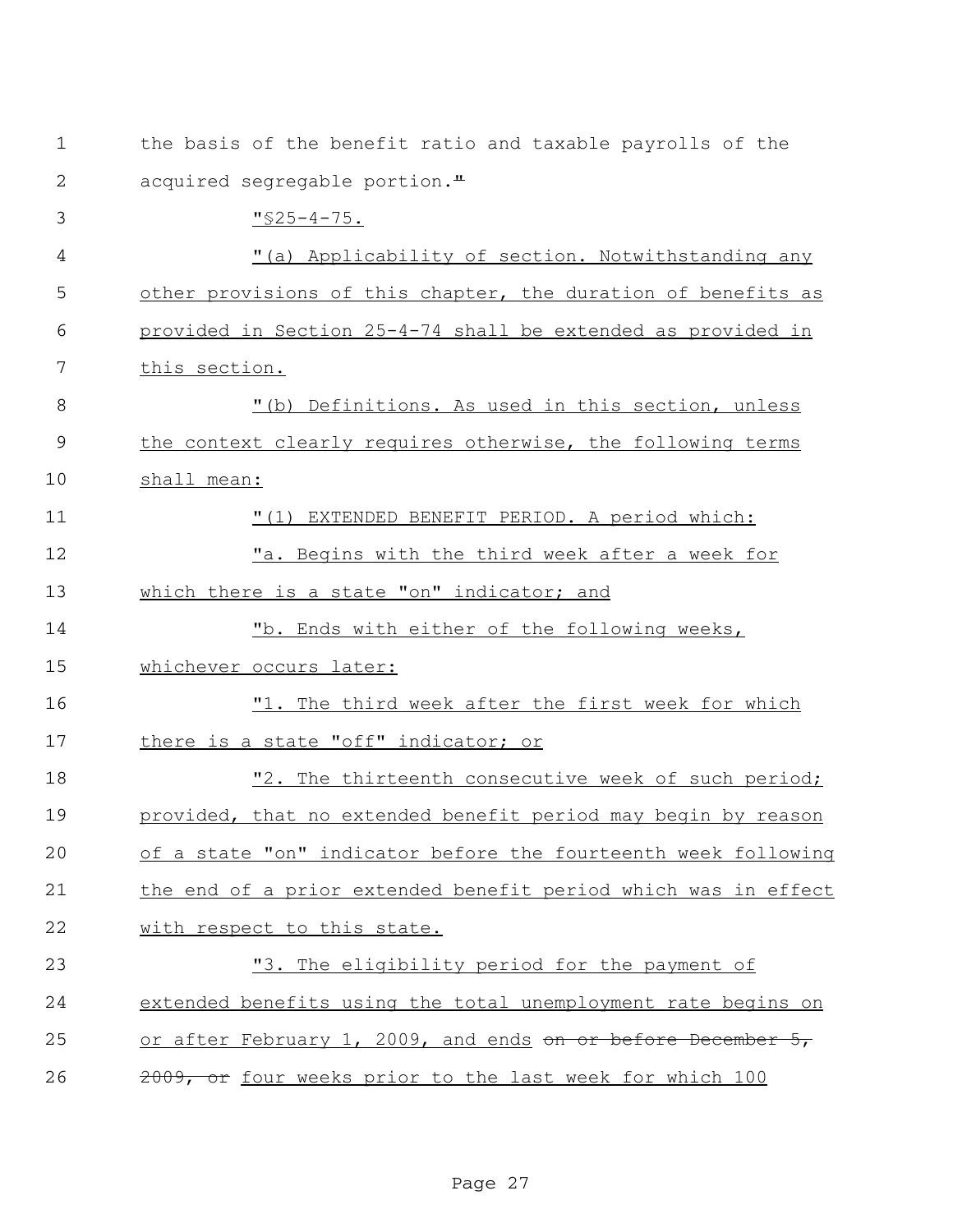| $\mathbf 1$ | percent federal sharing funding is available under Section    |
|-------------|---------------------------------------------------------------|
| 2           | 2005(a) of Public Law No. 111-5, without regard to the        |
|             |                                                               |
| 3           | extension of federal sharing for certain claims as provided   |
| 4           | under Section 2005(c) of such law.                            |
| 5           | "(2) STATE "ON" INDICATOR. There is a "state 'on'             |
| 6           | indicator" for this state for a week if the director          |
| 7           | determines, in accordance with the regulations of the U.S.    |
| 8           | Secretary of Labor, that for the period consisting of such    |
| 9           | week and the immediately preceding 12 weeks, the rate of      |
| 10          | insured unemployment (not seasonally adjusted) under this     |
| 11          | section:                                                      |
| 12          | "a. For any weeks beginning prior to September 26,            |
| 13          | 1982, equaled or exceeded that required by this section prior |
| 14          | to such date.                                                 |
| 15          | "b. For any week beginning on September 26, 1982, or          |
| 16          | thereafter:                                                   |
| 17          | "1. Equaled or exceeded 120 percent of the average            |
| 18          | of such rates for the corresponding 13-week period ending in  |
| 19          | each of the preceding two calendar years; and                 |
| 20          | "2. Equaled or exceeded five percent; provided, that          |
| 21          | with respect to benefits for weeks of unemployment beginning  |
| 22          | after September 25, 1982, the determination of whether there  |
| 23          | has been a "state 'on' indicator" beginning any extended      |
| 24          | benefit period shall be made under this paragraph b. as if    |
| 25          | this paragraph b. did not contain subparagraph 1 thereof and  |
| 26          | the "five" contained in subparagraph 2 thereof were "six"; or |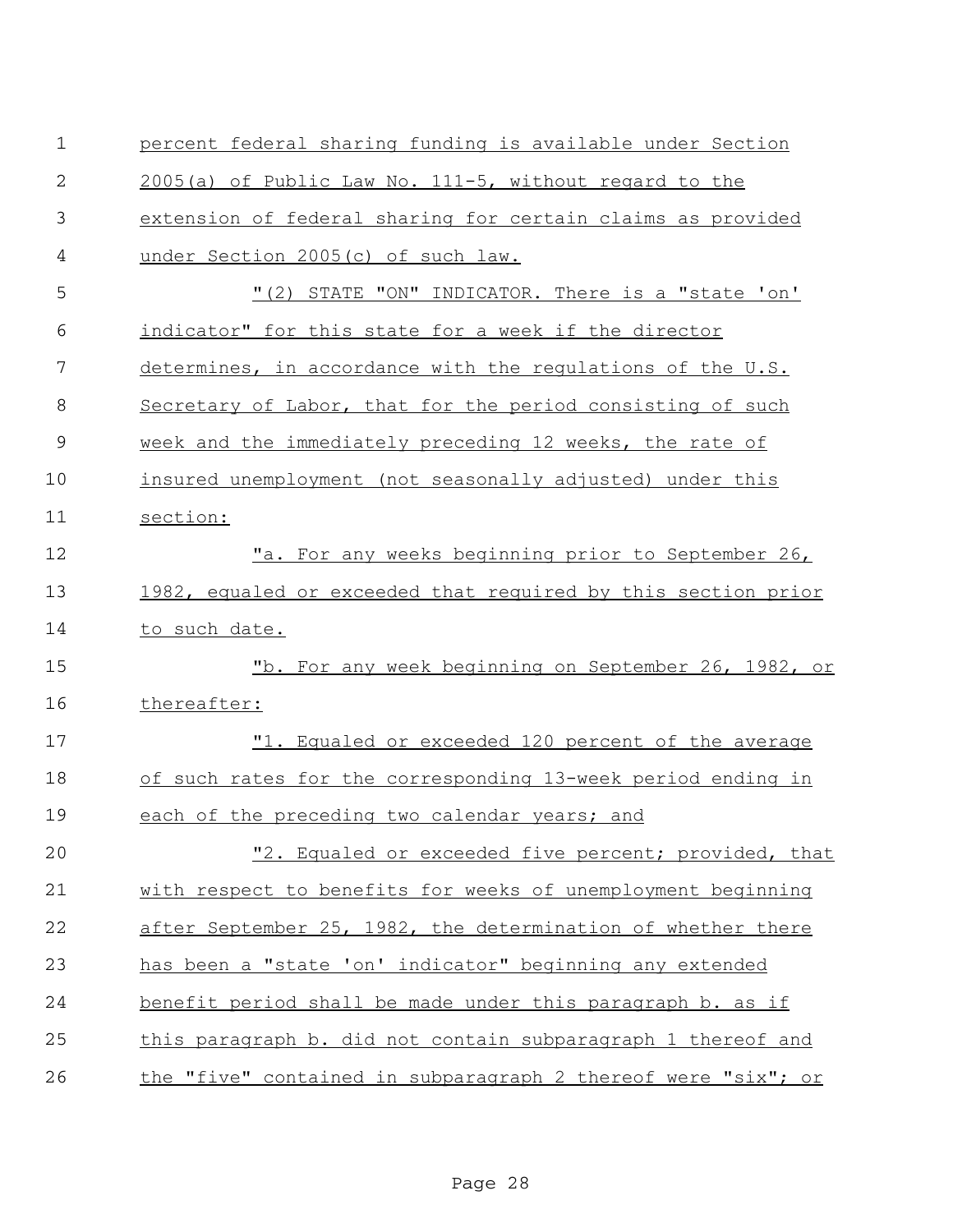| $\mathbf 1$    | "3. With respect to weeks of unemployment beginning                   |
|----------------|-----------------------------------------------------------------------|
| $\overline{2}$ | on or after February 1, 2009, and remaining in effect until           |
| 3              | the week ending on or before December 5, 2009, or four weeks          |
| 4              | prior to the last week for which 100 percent federal sharing          |
| 5              | funding is available under Section 2005(a) of Public Law No.          |
| 6              | 111-5, without regard to the extension of federal sharing for         |
| 7              | certain claims as provided under Section 2005(c) of such law:         |
| 8              | "a. The average rate of total unemployment                            |
| $\overline{9}$ | (seasonally adjusted), as determined by the United States             |
| 10             | Secretary of Labor, for the period consisting of the most             |
| 11             | recent 3 months for which data for all states are published           |
| 12             | before the close of such week equals or exceeds 6.5 percent.          |
| 13             | "b. The average rate of total unemployment in the                     |
| 14             | state (seasonally adjusted), as determined by the United              |
| 15             | States Secretary of Labor, for the 3-month period referred to         |
| 16             | <u>in paragraph a., equals or exceeds 110 percent of such average</u> |
| 17             | for either or both of the corresponding 3-month periods ending        |
| 18             | in the two preceding calendar years.                                  |
| 19             | "c. For the purposes of this section, a "high                         |
| 20             | unemployment period" exists during any period during which an         |
| 21             | extended benefit period would be in effect by substituting "8         |
| 22             | percent" for "6.5 percent" in paragraph a.                            |
| 23             | "(3) STATE "OFF" INDICATOR. There is a "state 'off'                   |
| 24             | indicator" for this state for a week if the director                  |
| 25             | determines, in accordance with the regulations of the U.S.            |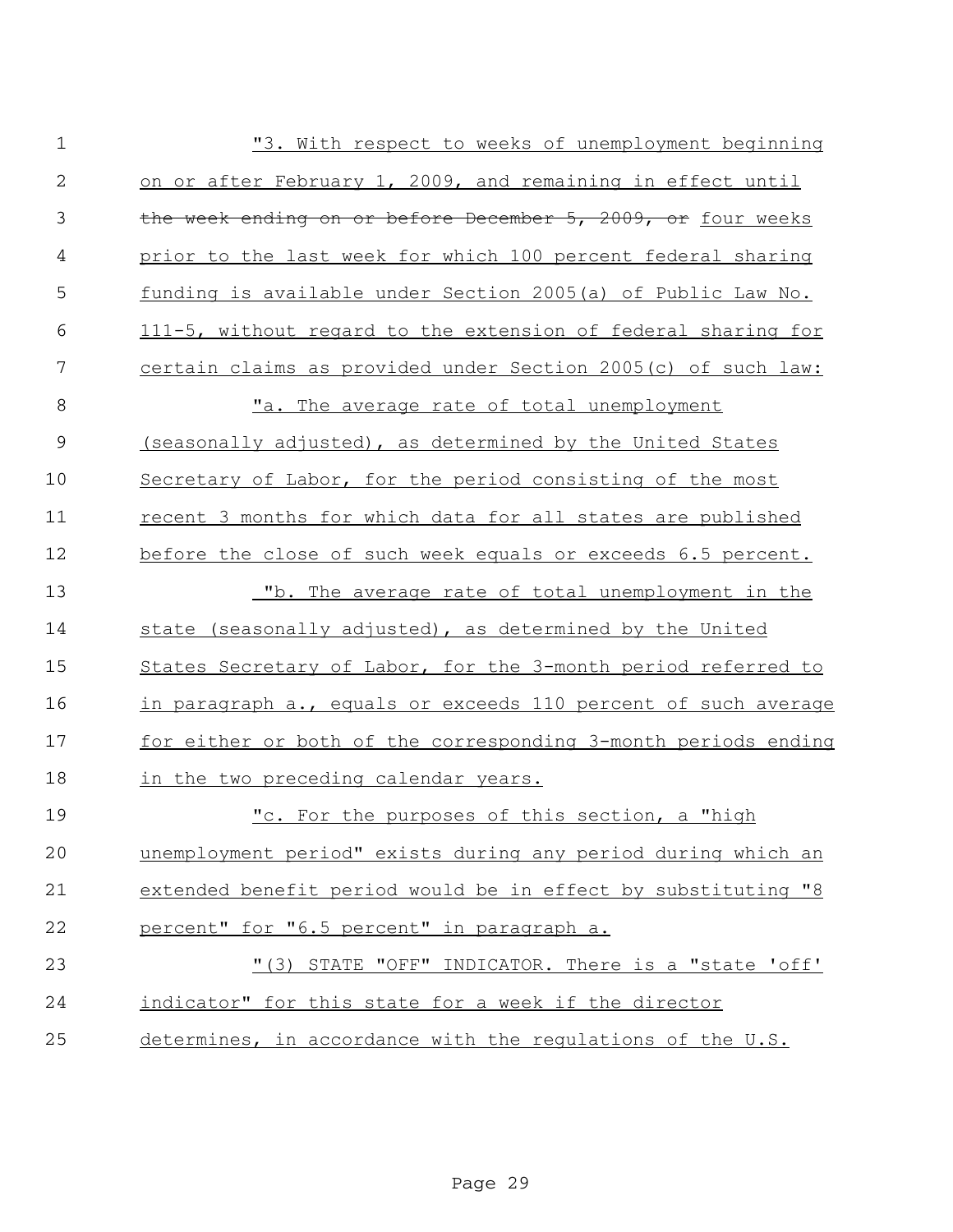Secretary of Labor, that for the period consisting of such week and the immediately preceding 12 weeks: "a. For any weeks beginning prior to September 26, 1982, the rate of insured unemployment under this section was less than that required by this section prior to such date. "b. For any weeks beginning on September 26, 1982, 7 or thereafter, the requirements of either subparagraph 1 or 2 of paragraph (2)b. of this subsection (b) were not satisfied, except that the six percent provision does not apply in determining an "off" indicator. (4) RATE OF INSURED UNEMPLOYMENT. For the purpose of subdivisions (2) and (3) of this subsection (b), such term means the percentage derived by dividing: 14 The average weekly number of individuals filing claims for regular state benefits in this state for weeks of unemployment with respect to the most recent 13-consecutive-week period, as determined by the director on 18 the basis of his reports to the U.S. Secretary of Labor, by "b. The average monthly employment covered under this chapter for the first four of the most recent six completed calendar quarters ending before the end of such 13-week period. "(5) REGULAR BENEFITS. Benefits payable to an individual under this chapter or under any other state law (including benefits payable to federal civilian employees and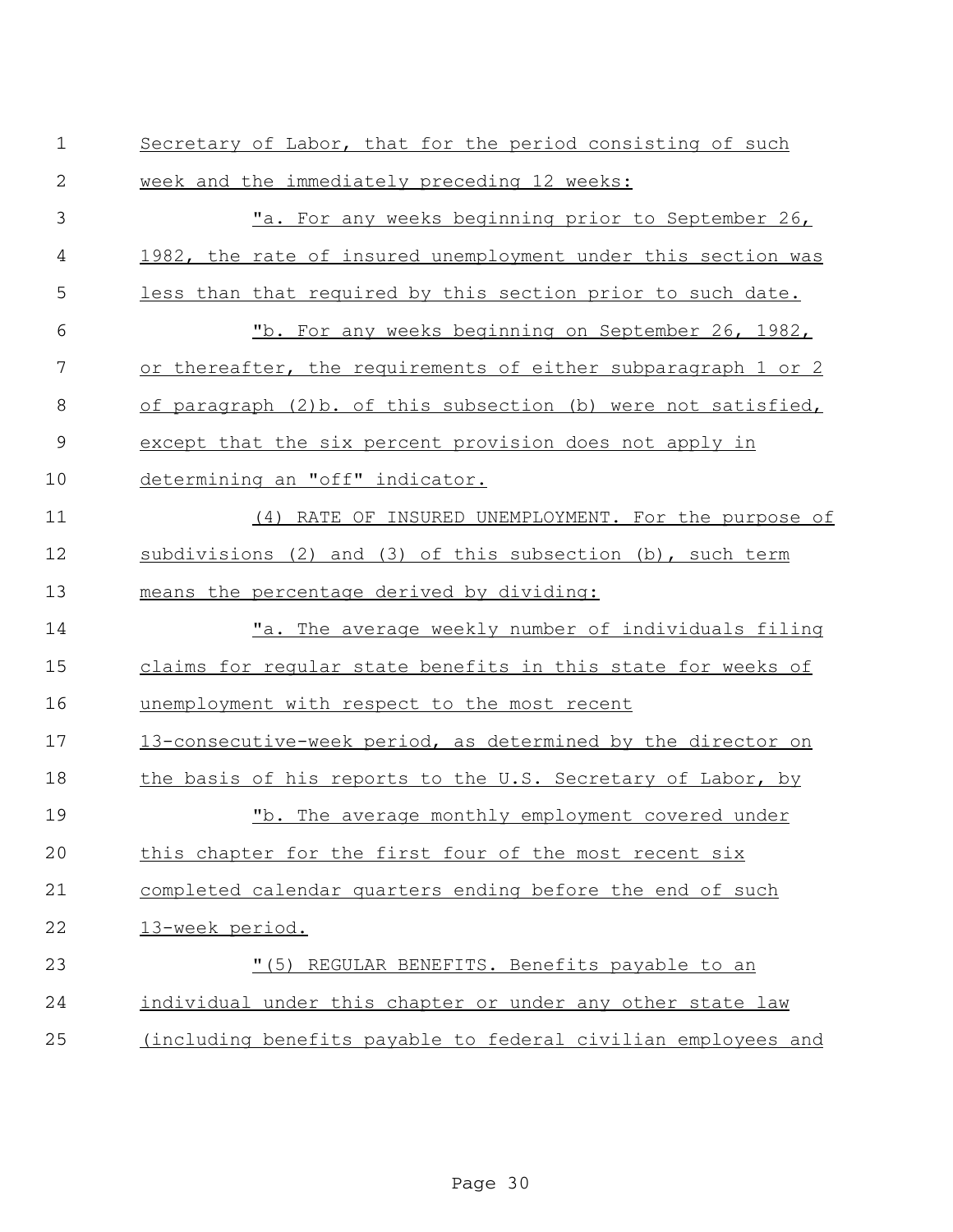to ex-servicemen pursuant to 5 U.S.C. 85), other than extended benefits.

 "(6) EXTENDED BENEFITS. Benefits (including benefits payable to federal civilian employees and to ex-servicemen pursuant to 5 U.S.C. 85) payable to an individual under the provisions of this subsection for weeks of unemployment in his eligibility period. "(7) ELIGIBILITY PERIOD OF AN INDIVIDUAL. The period consisting of the weeks in his benefit year which begin in an extended benefit period and, if his benefit year ends within such extended benefit period, any weeks thereafter which begin 12 in such extended benefit period or during an extended benefit period provided for in Section 2005(b) of Public Law No. 111-5. "(8) EXHAUSTEE. An individual who, with respect to any week of unemployment in his eligibility period: "a. Has received, prior to such week, all of the regular benefits that were available to him under this chapter or any other state law (including dependents' allowances and benefits payable to federal civilian employees and ex-servicemen under 5 U.S.C. 85) in his current benefit year 22 that includes such week; provided, that for the purposes of this subdivision (8), an individual shall be deemed to have 24 received all of the reqular benefits that were available to him although as a result of a pending appeal with respect to wages and/or employment that were not considered in the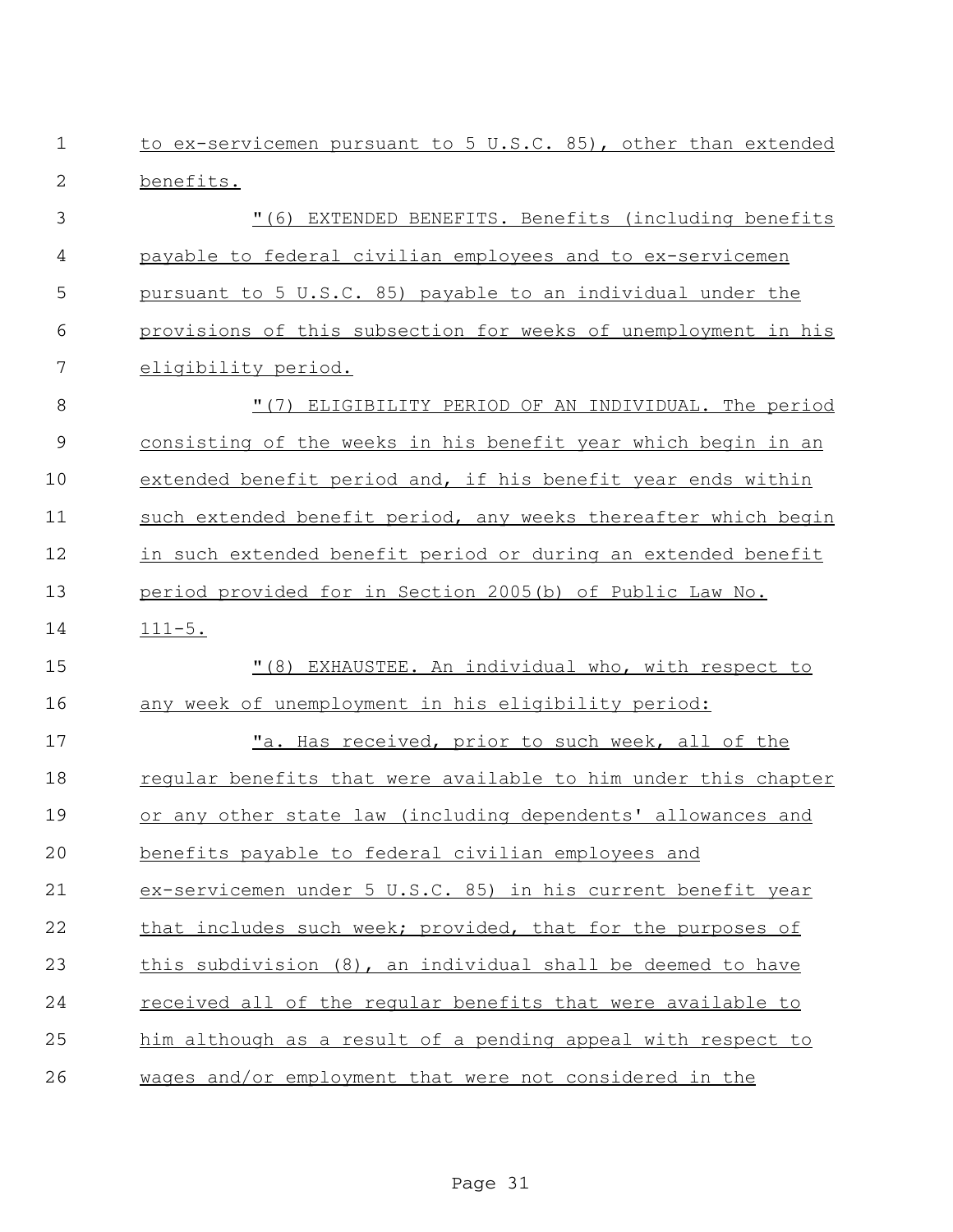| $\mathbf 1$    | original monetary determination in his benefit year, he may    |
|----------------|----------------------------------------------------------------|
| 2              | subsequently be determined to be entitled to added regular     |
| 3              | benefits; or                                                   |
| 4              | "b. His benefit year having expired prior to such              |
| 5              | week, has no, or insufficient, wages on the basis of which he  |
| 6              | could establish a new benefit year that would include such     |
| 7              | week; and                                                      |
| 8              | "c.1. Has no right to unemployment benefits or                 |
| $\overline{9}$ | allowances, as the case may be, under the Railroad             |
| 10             | Unemployment Insurance Act, the Trade Expansion Act of 1962,   |
| 11             | the Automotive Products Trade Act of 1965, and such other      |
| 12             | federal laws as are specified in regulations issued by the     |
| 13             | U.S. Secretary of Labor; and                                   |
|                |                                                                |
| 14             | "2. Has not received and is not seeking unemployment           |
| 15             | benefits under the unemployment compensation law of Canada;    |
| 16             | but, if he is seeking such benefits and the appropriate agency |
| 17             | finally determines that he is not entitled to benefits under   |
| 18             | such law, he is considered an exhaustee.                       |
| 19             | "(9) STATE LAW. The unemployment insurance law of              |
| 20             | any state, approved by the U.S. Secretary of Labor under       |
| 21             | Section 3304 of the Internal Revenue Code of 1954.             |
| 22             | "(c) Effect of state law provisions relating to                |
| 23             | reqular benefits on claims for, and the payment of, extended   |
| 24             | benefits. Except when the result would be inconsistent with    |
| 25             | the other provisions of this section, as provided in the       |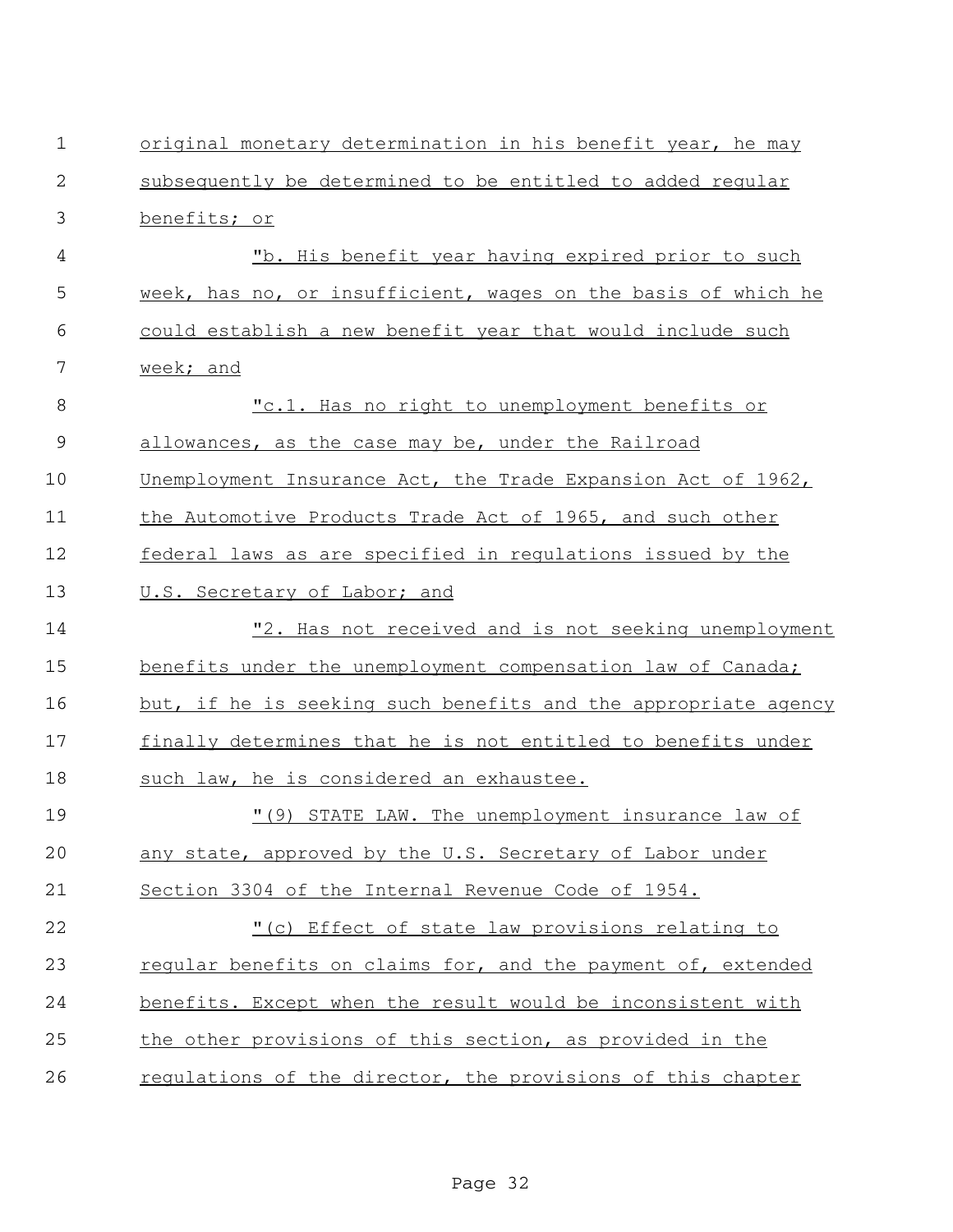| $\mathbf 1$ | which apply to claims for, or the payment of, regular benefits |
|-------------|----------------------------------------------------------------|
| 2           | shall apply to claims for, and the payment of, extended        |
| 3           | benefits.                                                      |
| 4           | "(d) Eligibility requirements for extended benefits.           |
| 5           | An individual shall be eligible to receive extended benefits   |
| 6           | with respect to any week of unemployment in his eligibility    |
| 7           | period only if the director finds that with respect to such    |
| 8           | week:                                                          |
| 9           | "(1) He is an "exhaustee," as defined in subdivision           |
| 10          | (b) (8) of this section.                                       |
| 11          | "(2) He has satisfied the requirements of this                 |
| 12          | chapter for the receipt of regular benefits that are           |
| 13          | applicable to individuals claiming extended benefits,          |
| 14          | including not being subject to a disqualification for the      |
| 15          | receipts of benefits.                                          |
| 16          | "(e) Weekly extended benefit amount. The weekly                |
| 17          | extended benefit amount payable to an individual for a week of |
| 18          | total unemployment in his eligibility period shall be an       |
| 19          | amount equal to the weekly benefit amount payable to him       |
| 20          | during his applicable benefit year.                            |
| 21          | "(f) Total extended benefit amount. The total                  |
| 22          | extended benefit amount payable to any eligible individual     |
| 23          | with respect to his applicable benefit year shall be the       |
| 24          | lesser of the following amounts:                               |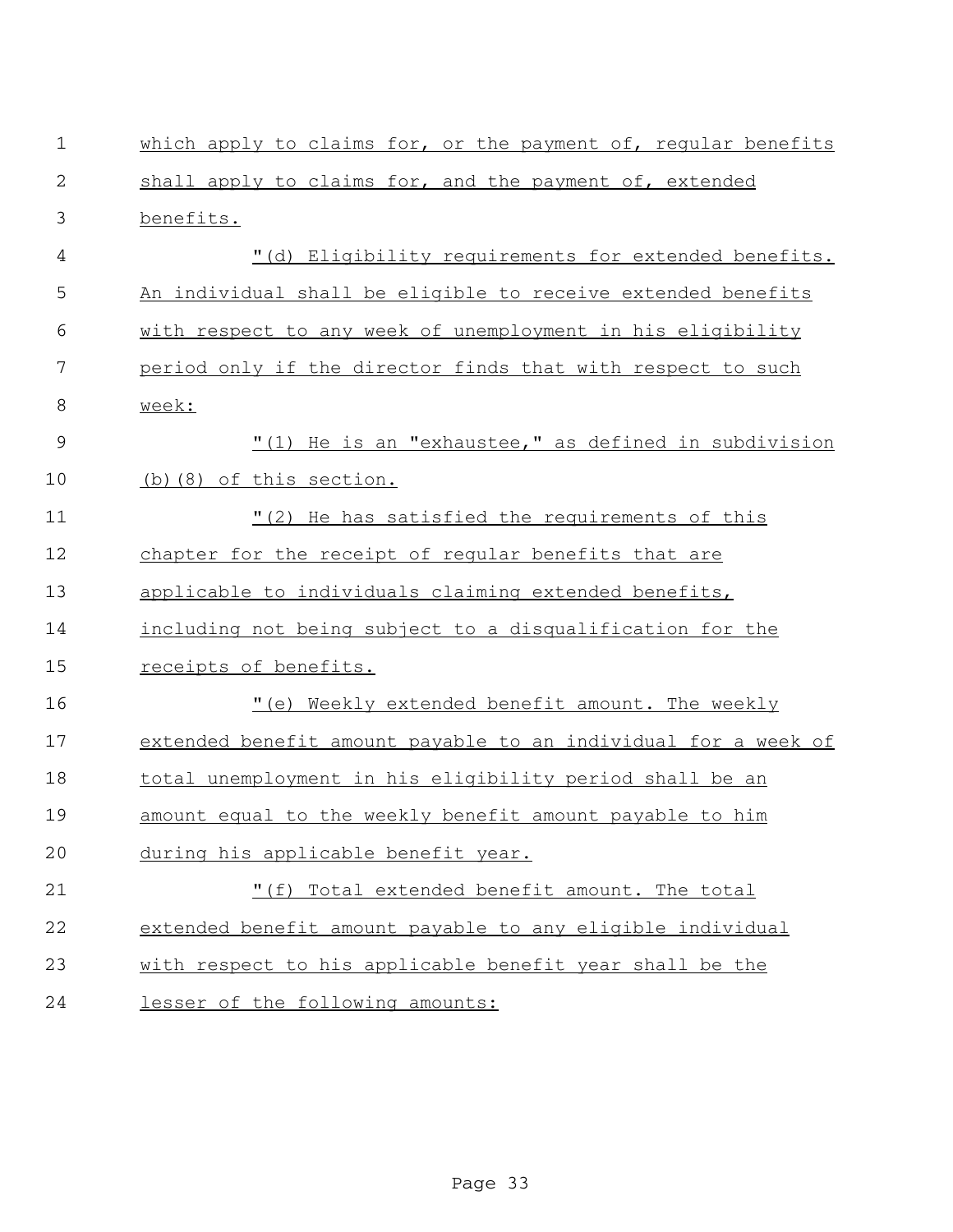| $\mathbf{1}$   | "(1) 50 percent, rounded to the nearest multiple of             |
|----------------|-----------------------------------------------------------------|
| $\overline{2}$ | \$1, of the total amount of reqular benefits which were payable |
| 3              | to him under this chapter in his applicable benefit year; or    |
| 4              | "(2) Thirteen times the weekly benefit amount which             |
| 5              | was payable to an individual under this chapter for a week of   |
| 6              | total unemployment in the applicable benefit year.              |
| 7              | "(3) Effective with respect for weeks in a high                 |
| 8              | unemployment period, the total extended benefit amounts shall   |
| $\mathcal{G}$  | be applied by substituting "80 percent" for "50 percent" in     |
| 10             | subdivision (1) and "Twenty" for "Thirteen" in subdivision      |
| 11             | $(2)$ .                                                         |
| 12             | "(q) Beginning and termination of extended benefit              |
| 13             | period.                                                         |
| 14             | "(1)<br>Whenever an extended benefit period is to               |
| 15             | become effective in this state, as a result of a state "on"     |
| 16             | indicator, or an extended benefit period is to be terminated    |
| 17             | in this state as a result of a state "off" indicator, the       |
| 18             | director shall make an appropriate public announcement.         |
| 19             | "(2) Computations required by the provisions of                 |
| 20             | subdivision (b) (4) of this section shall be made by the        |
| 21             | director, in accordance with regulations prescribed by the      |
| 22             | U.S. Secretary of Labor.                                        |
| 23             | "(h) Cessation of extended benefits when paid under             |
| 24             | an interstate claim in a state where extended benefit period    |
| 25             | is not in effect.                                               |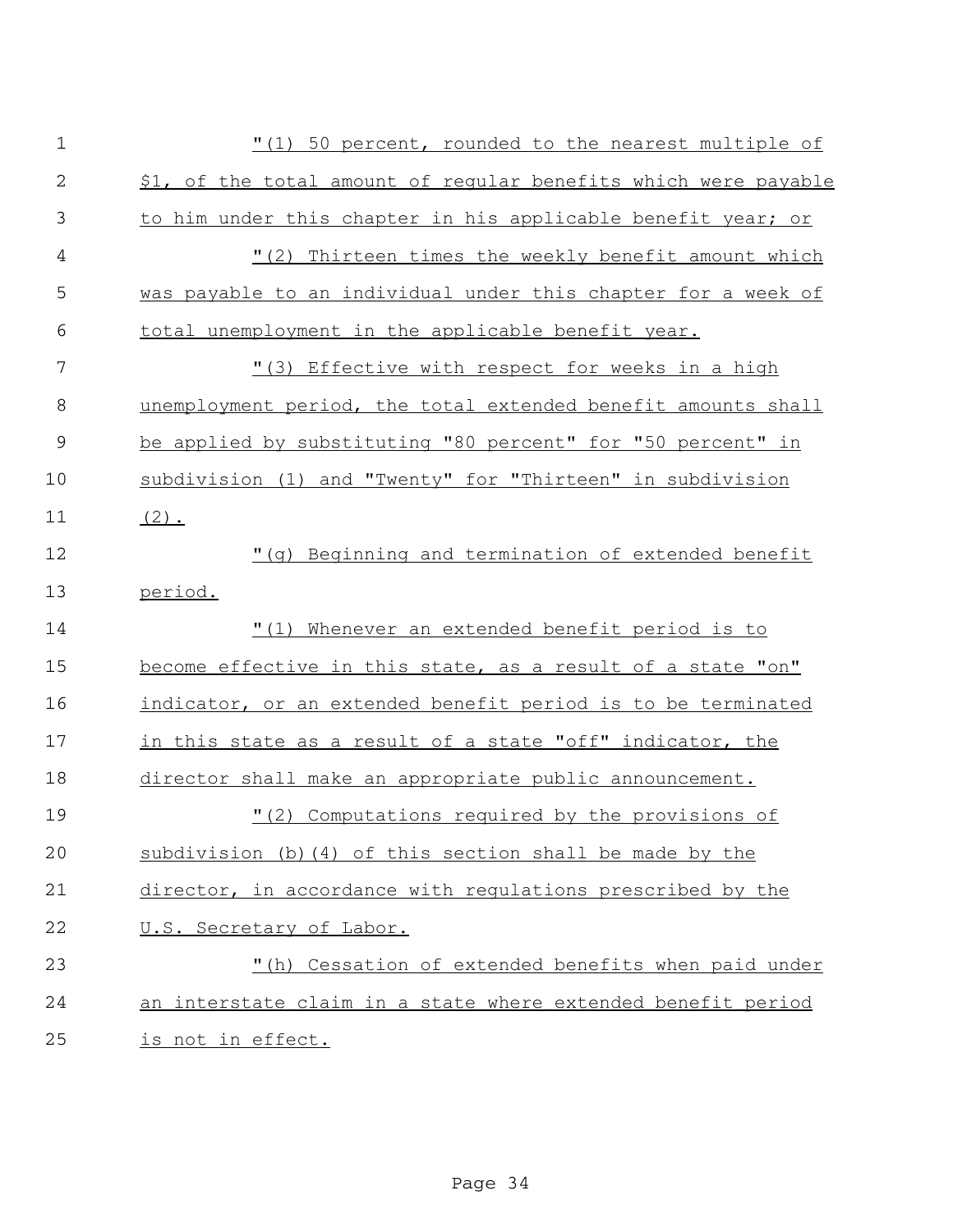| $\mathbf 1$    | "(1) Except as provided in subdivision (h)(2), an               |
|----------------|-----------------------------------------------------------------|
| $\overline{2}$ | individual shall not be eligible for extended benefits for any  |
| 3              | week if:                                                        |
| 4              | "a. Extended benefits are payable for such week                 |
| 5              | pursuant to an interstate claim filed in any state under the    |
| 6              | interstate benefit payment plan; and                            |
| 7              | "b. No extended benefit period is in effect for such            |
| 8              | week in such state.                                             |
| 9              | "(2) The provisions of subdivision (h)(1) shall not             |
| 10             | apply with respect to the first two weeks for which extended    |
| 11             | benefits are payable (determined without regard to this         |
| 12             | subsection) pursuant to an interstate claim filed under the     |
| 13             | interstate benefit payment plan to the individual from his      |
| 14             | extended benefit amount established for the benefit year.       |
| 15             | "(i) Restrictions on entitlement during eligibility             |
| 16             | period.                                                         |
| 17             | "(1) Notwithstanding the other provisions of this               |
| 18             | section, payment of any extended benefits under this section    |
| 19             | shall not be made to any individual for any week of             |
| 20             | unemployment in his eligibility period:                         |
| 21             | "a. during which he fails to accept any offer of                |
| 22             | suitable work as defined in subdivision (i) (3) or fails to     |
| 23             | apply for any such suitable work to which he was referred by    |
| 24             | the director; or                                                |
| 25             | "b. during which he fails to actively seek work,                |
| 26             | except as provided in subdivision (a) $(5)$ of Section 25-4-77, |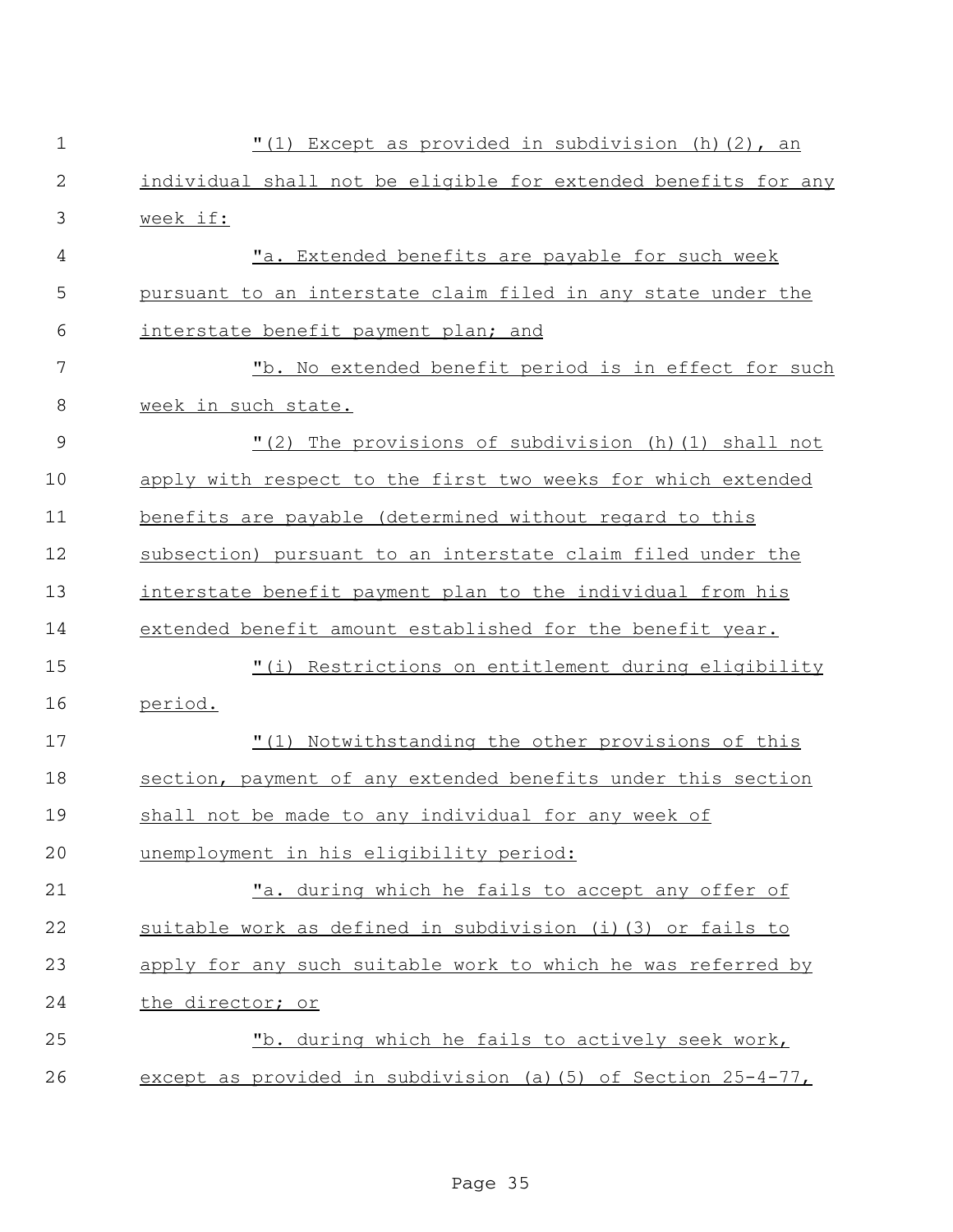- but only with regard to the exception for the appearance for 2 jury duty as provided therein. "(2) If any individual is ineligible for extended benefits for any week by reason of a failure described in subdivision (i)(1), the individual shall be ineligible to receive extended benefits for any week during a period which: 7 The state of the week following the week in which such failure occurs and "b. does not end until such individual has been employed in at least four weeks which begin after such failure and the total of the remuneration earned by the individual for being so employed is not less than four times his extended weekly benefit amount for his benefit year. "(3) For the purposes of this subsection (i), the 15 term "suitable work" means, with respect to any individual, 16 any work which is within such individual's capabilities; except that, if the individual furnishes evidence satisfactory 18 to the director that such individual's prospects for obtaining work in his customary occupation within a reasonably short period are good, the determination of whether any work is suitable work shall be made in accordance with other
- provisions of this chapter.

 "(4) Extended benefits shall not be denied under paragraph a. of subdivision (i)(1) to any individual for any week by reason of a failure to accept an offer of, or apply for, suitable work: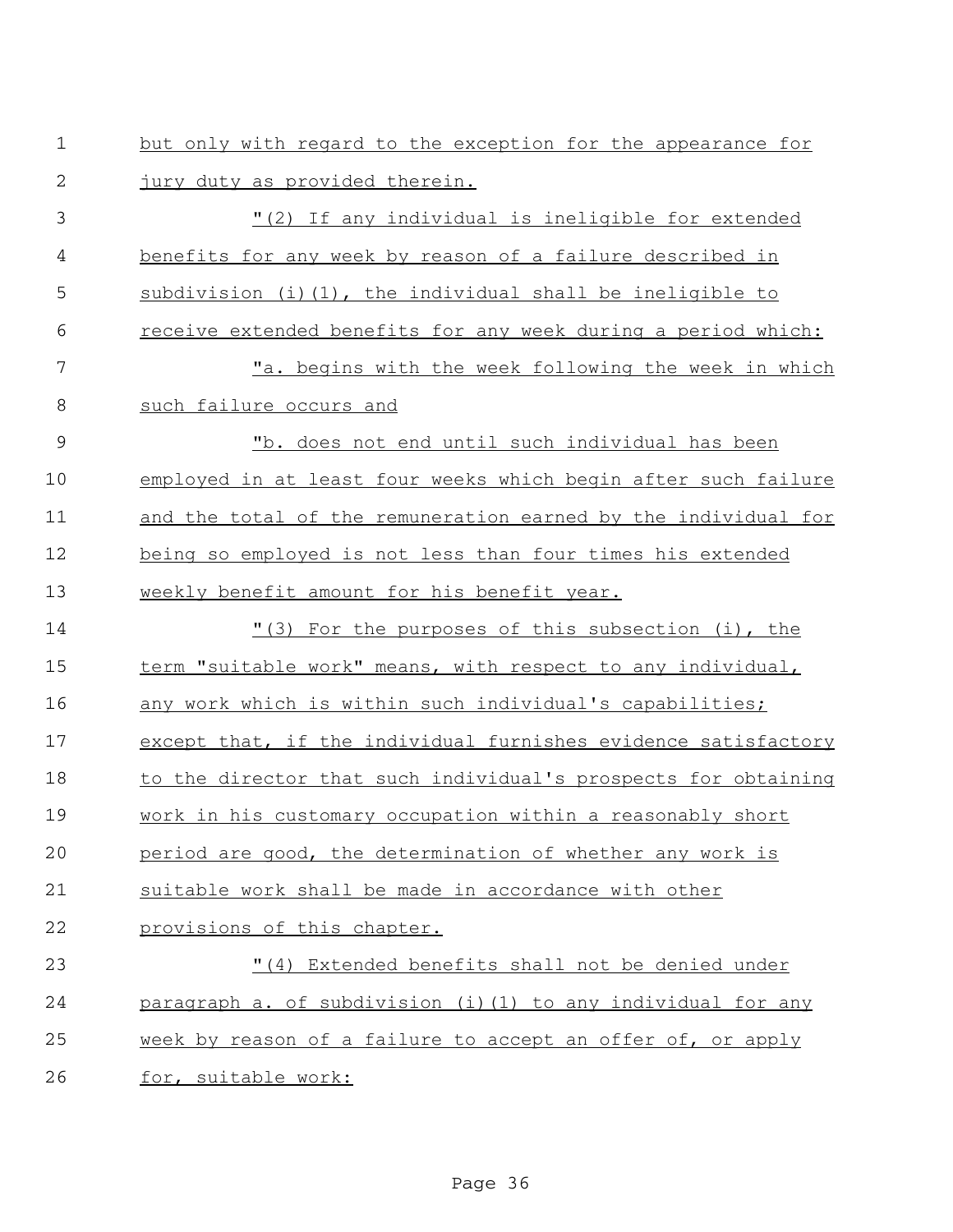| $\mathbf{1}$ | <u>"a. If the gross average weekly remuneration payable</u>     |
|--------------|-----------------------------------------------------------------|
| $\mathbf{2}$ | to such individual for the position does not exceed the sum of  |
| 3            | "1. the individual's extended weekly benefit amount             |
| 4            | for the benefit year plus                                       |
| 5            | "2. the amount if any of supplemental unemployment              |
| 6            | benefits (as defined in 26 U.S.C. $501(c)$ (17) (D)) payable to |
| 7            | such individual for such week;                                  |
| 8            | "b. if the position was not offered to such                     |
| $\mathsf 9$  | individual in writing or was not listed with the state          |
| 10           | employment service;                                             |
| 11           | <u>"c. if such failure would not result in a denial of</u>      |
| 12           | benefits under the other provisions of this chapter to the      |
| 13           | extent that such provisions are not inconsistent with           |
| 14           | subdivisions (4) and (5) of this subsection (i); or             |
| 15           | "d. if the position pays wages less than the higher             |
| 16           | of the minimum wages provided under Section 6 (a) (1) of the    |
| 17           | Fair Labor Standards Act of 1938, as amended, without regard    |
| 18           | to any exemption or the applicable state or local minimum       |
| 19           | wage, if any.                                                   |
| 20           | "(5) For purposes of this subsection (i), an                    |
| 21           | individual shall be treated as actively engaged in seeking      |
| 22           | work during any week if the individual has engaged in a         |
| 23           | systematic and sustained effort to obtain work during such      |
| 24           | week, and provides tangible evidence to the director that he    |
| 25           | has engaged in such effort during such week.                    |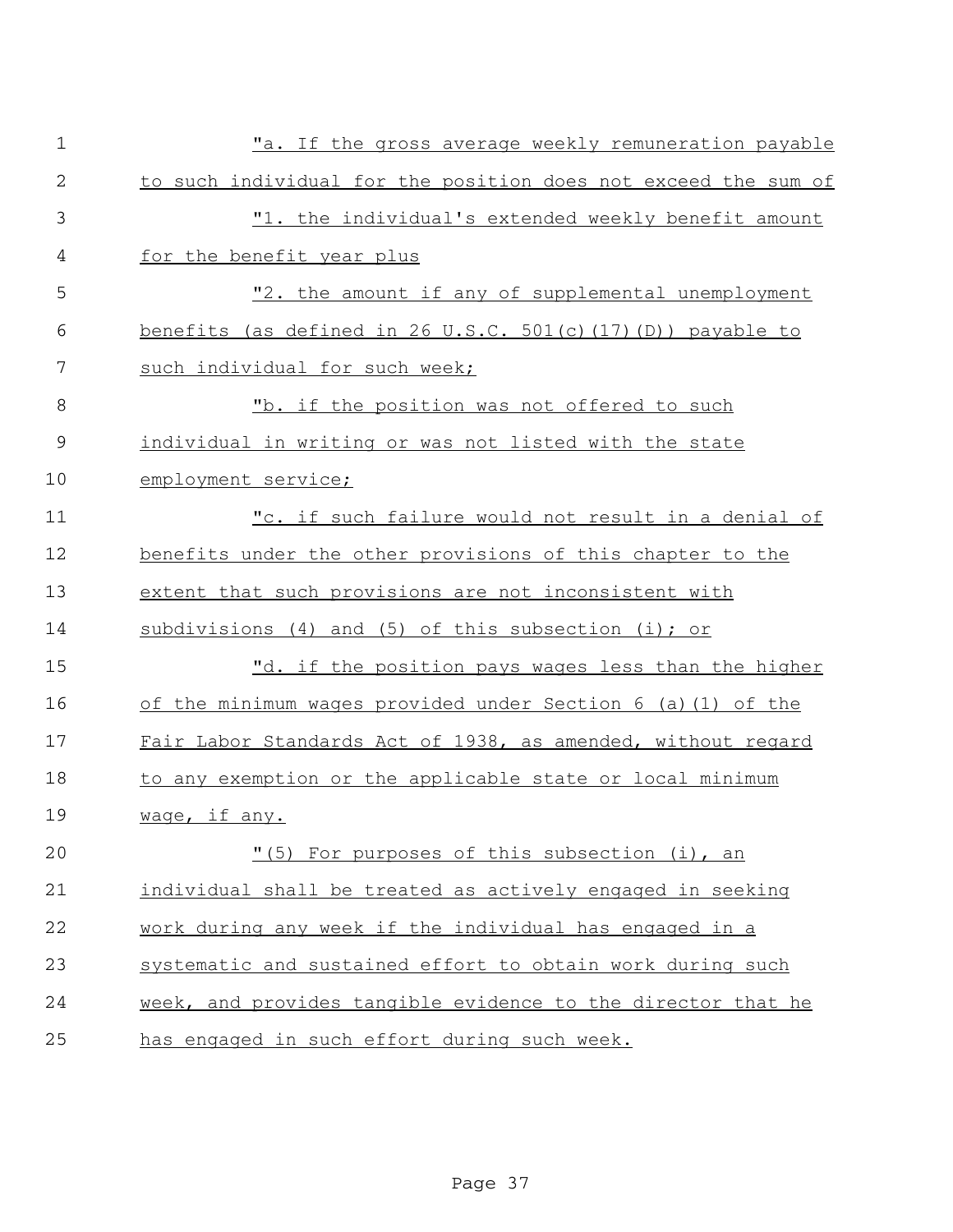| $\mathbf 1$    | "(j) Referral of extended claimant to job. Extended                         |
|----------------|-----------------------------------------------------------------------------|
| $\overline{2}$ | benefit claimants shall be referred to any available suitable               |
| 3              | work to which the definition in subdivision (i) (4) does not                |
| 4              | apply.                                                                      |
| 5              | "(k) Employment required after involuntary                                  |
| 6              | separation. No provision of Section 25-4-78 which terminates a              |
| 7              | disqualification for reqular or extended benefits because he                |
| 8              | or she has voluntarily left employment, was suspended or                    |
| 9              | discharged for misconduct (in any of the degrees defined in                 |
| 10             | Section 25-4-78) or failed to accept an offer of or apply for               |
| 11             | suitable work shall apply for purposes of determining                       |
| 12             | eligibility for extended benefits unless the disqualification               |
| 13             | imposed has been terminated based upon employment in four                   |
| 14             | weeks and remuneration of an amount which equals or exceeds                 |
| 15             | four times the individual's weekly benefit amount subsequent                |
| 16             | to the effective date of such disqualification.                             |
| 17             | "(1) Effective date of added provisions. The                                |
| 18             | provisions of subsections $(h)$ , $(i)$ , $(j)$ , $(k)$ , and $(l)$ of this |
| 19             | section shall apply to weeks of unemployment which begin after              |
| 20             | March 31, 1981, except the provisions of subsection (i), (j),               |
| 21             | and (k) shall not apply to claims for weeks of unemployment                 |
| 22             | beginning after March 6, 1993, and before January 1, 1995.                  |
| 23             | During this period, the provisions of this chapter applicable               |
| 24             | to claims for reqular compensation shall apply. For weeks                   |
| 25             | beginning on or after January 1, 1995, the provisions of                    |
| 26             | subsections (i), (j), and (k) shall apply.                                  |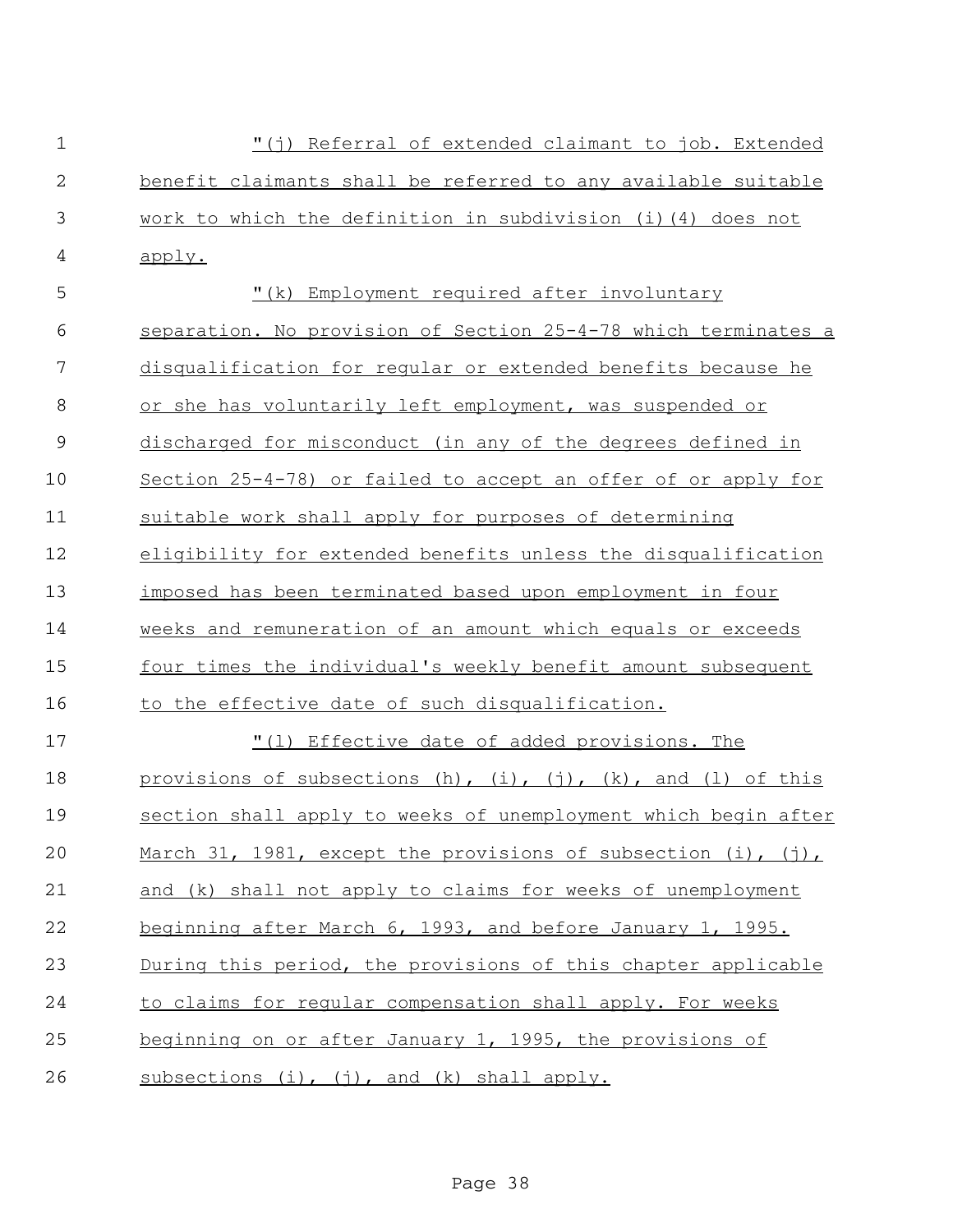| $\mathbf{1}$   | "(m) Effect of receipt of trade readjustment                  |
|----------------|---------------------------------------------------------------|
| $\overline{2}$ | allowances. Notwithstanding any other provisions of this      |
| 3              | section, if the benefit year of any individual ends within an |
| 4              | extended benefit period, the remaining balance of extended    |
| 5              | benefits that such individual would, but for this subsection  |
| 6              | (m), be entitled to receive in that extended benefit period,  |
| 7              | with respect to weeks of unemployment beginning after the end |
| 8              | of the benefit year, shall be reduced (but not below zero) by |
| 9              | the product of the number of weeks for which the individual   |
| 10             | received any amounts as trade readjustment allowances within  |
| 11             | that benefit year, multiplied by the individual's weekly      |
| 12             | benefit amount for extended benefits."                        |
| 13             | Section 2. This act shall become effective on the             |
| 14             | first day of the third month following its passage and        |
| 15             | approval by the Governor, or its otherwise becoming law. This |
| 16             | act shall become effective immediately following its passage  |
| 17             | and approval by the Governor, or its otherwise becoming law.  |